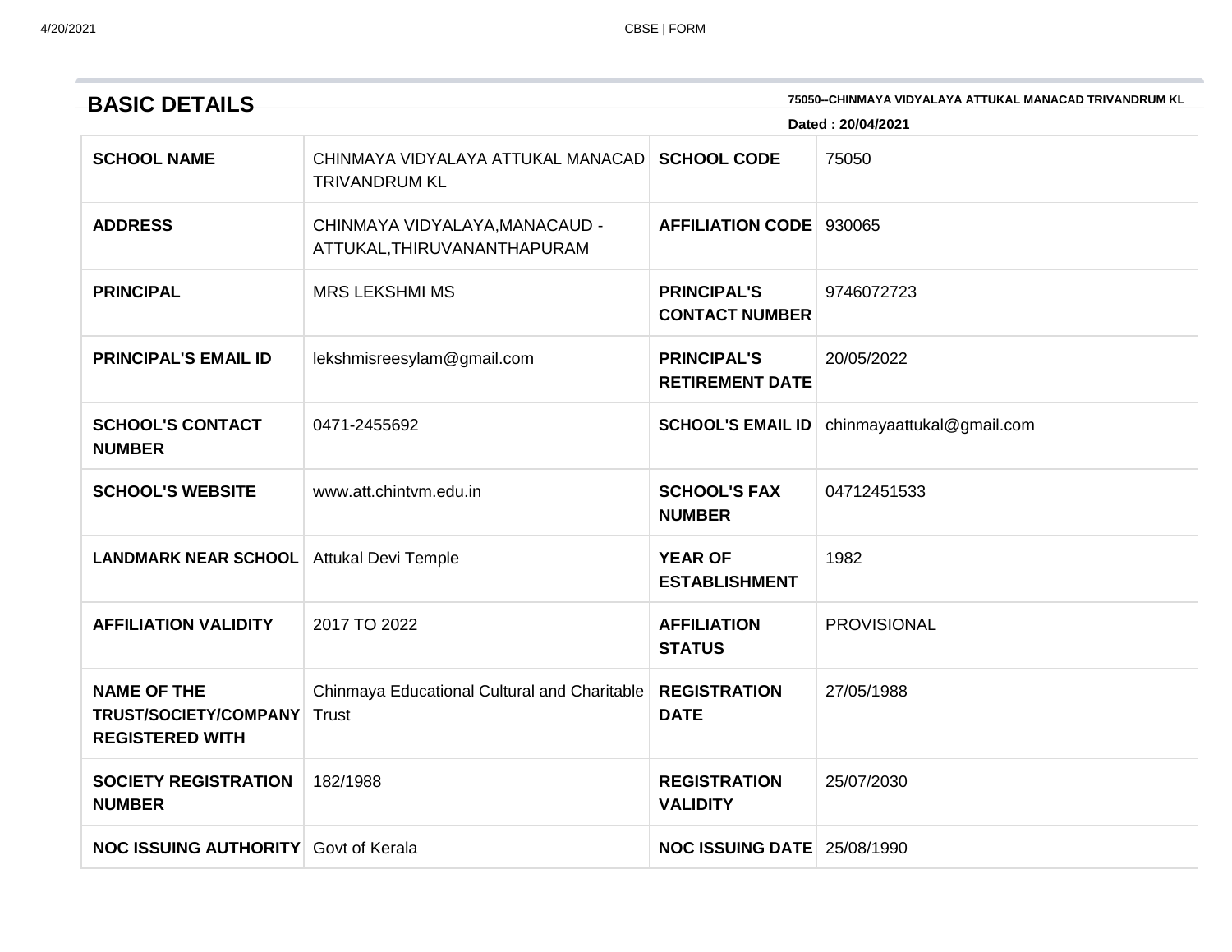T.

| <b>NO OBJECTION</b><br><b>CERTIFICATE</b>                                     | <b>VIEW (PdfHandler.aspx?</b><br>FileName=G:\cbse_app\oasis\noc\75050.PDF) | <b>NON PROPRIETARY</b><br><b>CHARACTER</b><br><b>AFFIDAVIT/NON</b><br><b>PROFIT COMPANY</b><br><b>AFFIDAVIT</b> | <b>VIEW (PdfHandler.aspx?</b><br>FileName=G:\cbse_app\oasis\a_idavit\75050.PDF) |
|-------------------------------------------------------------------------------|----------------------------------------------------------------------------|-----------------------------------------------------------------------------------------------------------------|---------------------------------------------------------------------------------|
| WHETHER SCHOOL IS<br><b>RUNNING MORNING/</b><br><b>EVENING/ DOUBLE SHIFT?</b> | Morning                                                                    | <b>CURRENTLY</b><br><b>RUNNING CLASSES</b><br><b>FROM</b>                                                       |                                                                                 |
| <b>WHETHER OFFERED</b><br><b>VOCATIONAL/SKILL</b><br><b>SUBJECTS?</b>         | Yes                                                                        | <b>EXAMINATION</b><br><b>CENTER NUMBER, IF</b><br>ANY                                                           | 0                                                                               |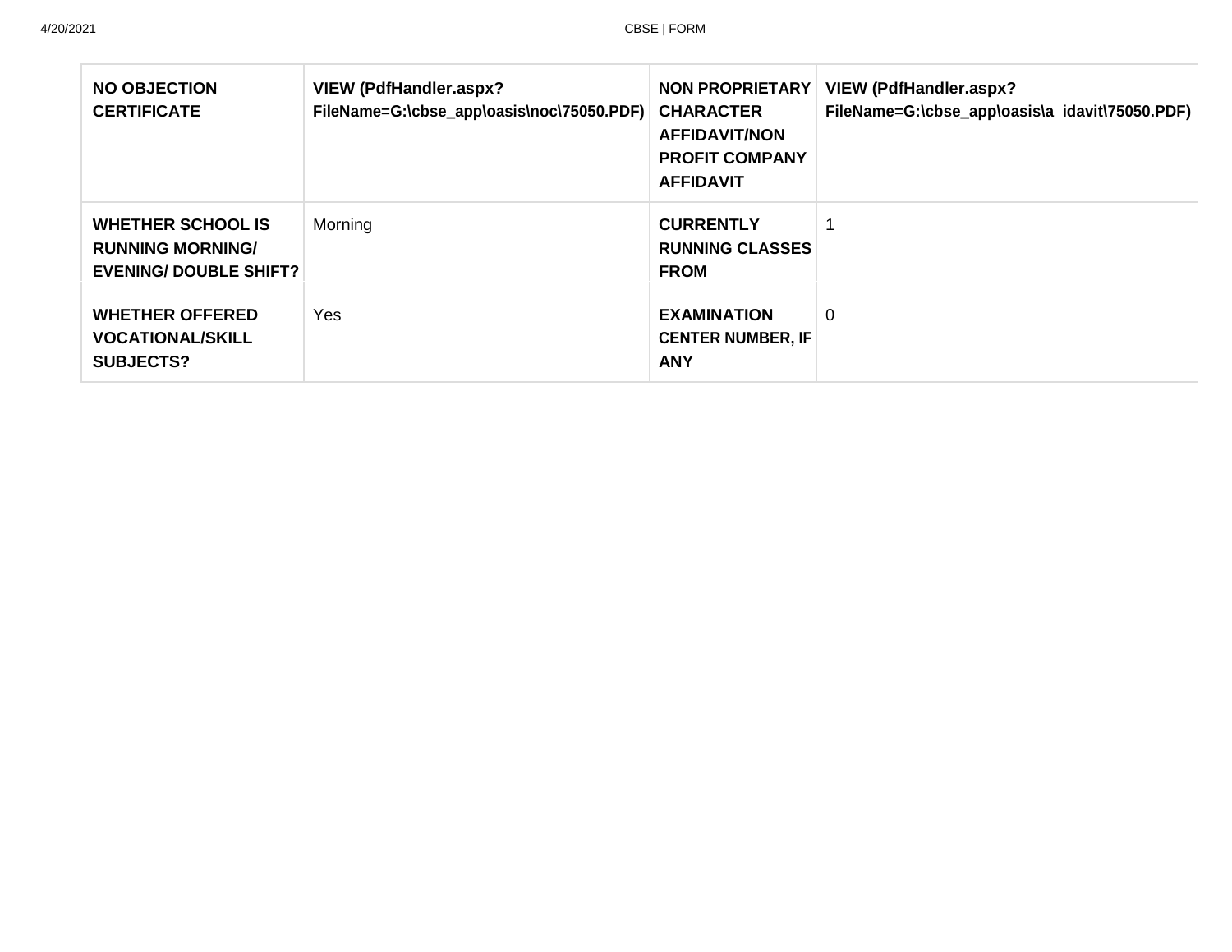| 75050--CHINMAYA VIDYALAYA ATTUKAL MANACAD TRIVANDRUM KL<br><b>FACULTY DETAILS</b>                                                                                                                                |     |                                                                                    |            |
|------------------------------------------------------------------------------------------------------------------------------------------------------------------------------------------------------------------|-----|------------------------------------------------------------------------------------|------------|
| Dated: 16/04/2021                                                                                                                                                                                                |     |                                                                                    |            |
| TOTAL NUMBER OF TEACHERS (ALL CLASSES)                                                                                                                                                                           | 64  | <b>NUMBER OF PGTs</b>                                                              | 15         |
| <b>NUMBER OF TGTS</b>                                                                                                                                                                                            | 13  | <b>NUMBER OF PRTS</b>                                                              | 25         |
| <b>NUMBER OF PETS</b>                                                                                                                                                                                            | 02  | <b>OTHER NON-TEACHING</b><br><b>STAFF</b>                                          | 19         |
| NUMBER OF MANDATORY TRAINING QUALIFIED TEACHERS                                                                                                                                                                  | 64  | <b>NUMBER OF TRAININGS</b><br><b>ATTENDED BY FACULTY</b><br><b>SINCE LAST YEAR</b> | 55         |
| <b>WHETHER SPECIAL EDUCATOR APPOINTED?</b>                                                                                                                                                                       | NO. | <b>WHETHER COUNSELLOR</b><br><b>AND WELLNESS TEACHER</b><br><b>APPOINTED?</b>      | <b>YES</b> |
| HAS MANDATORY TRAINING OF TEACHERS AS PER THE TRAINING POLICY (SECTION-16 OF AFFILIATION BYE-<br>LAWS) (http://cbsea.nic.in/cbse_a /attachment/onlineservices/a iliation-Bye-Laws.pdf) BEEN<br><b>COMPLETED?</b> |     | <b>YES NUMBER OF NTTS</b>                                                          | 11         |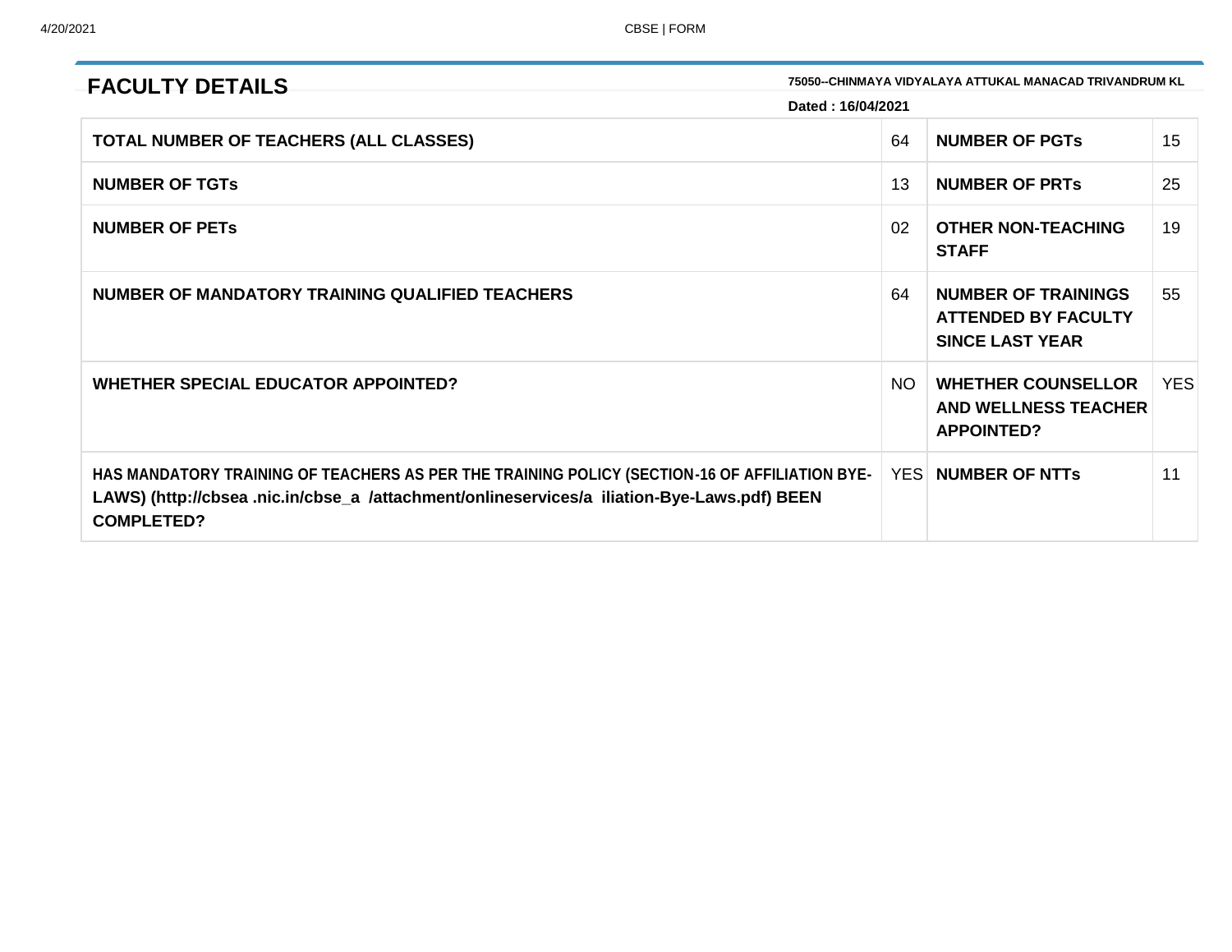**STUDENT DETAILS 75050--CHINMAYA VIDYALAYA ATTUKAL MANACAD TRIVANDRUM KL**

| .               |                                 |                               |                          |
|-----------------|---------------------------------|-------------------------------|--------------------------|
| <b>CLASS</b>    | <b>TOTAL NUMBER OF SECTIONS</b> | <b>TOTAL PER CLASS INTAKE</b> | TOTAL NUMBER OF STUDENTS |
| $\mathbf 1$     | $\overline{4}$                  | 172                           | 172                      |
| $\mathbf{2}$    | $\overline{4}$                  | 8                             | 164                      |
| $\mathbf{3}$    | $\overline{4}$                  | $5\phantom{.0}$               | 155                      |
| 4               | $\overline{4}$                  | 8                             | 174                      |
| 5               | $\overline{4}$                  | 20                            | 158                      |
| $6\phantom{1}6$ | $\overline{4}$                  | $\overline{7}$                | 147                      |
| $\overline{7}$  | $\overline{4}$                  | 6                             | 158                      |
| 8               | $\mathbf{3}$                    | 8                             | 128                      |
| 9               | $\overline{4}$                  | $\overline{2}$                | 139                      |
| 10              | $\mathbf{3}$                    | $\overline{0}$                | 122                      |
| 11              | 3                               | 87                            | 87                       |
| 12              | $\mathbf{3}$                    | $\mathbf 0$                   | 74                       |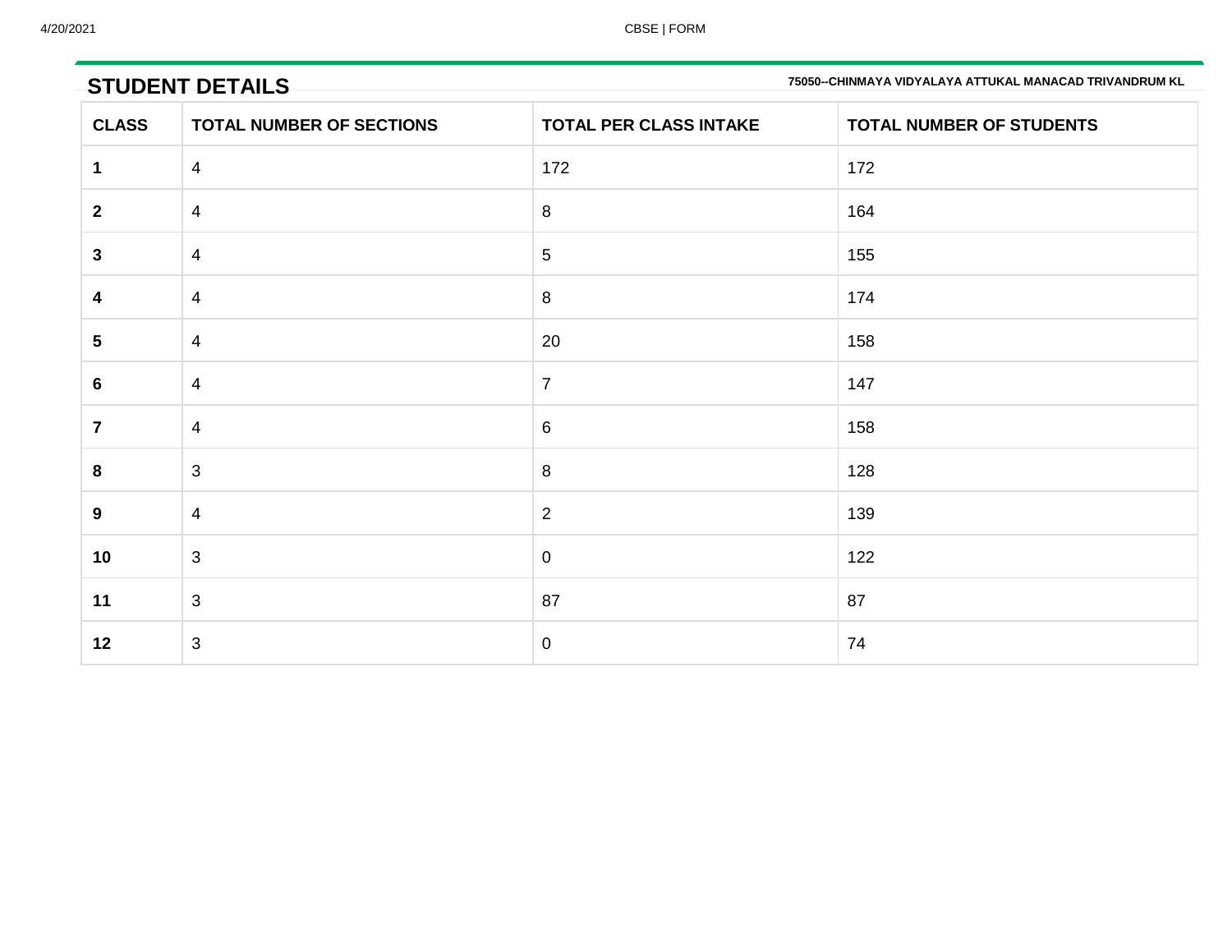**ACADEMIC DETAILS 75050--CHINMAYA VIDYALAYA ATTUKAL MANACAD TRIVANDRUM KL**

| 241---MATHEMATICS BASIC<br>055---ACCOUNTANCY<br>006---TAMIL<br>044---BIOLOGY<br>012---MALAYALAM<br>054---BUSINESS STUDIES<br>041---MATHEMATICS<br>043---CHEMISTRY<br>085---HINDI COURSE-B<br>083---COMPUTER SCIENCE (NEW)<br>030---ECONOMICS<br>086---SCIENCE<br>087---SOCIAL SCIENCE<br>301---ENGLISH CORE<br>122---SANSKRIT<br>302---HINDI CORE<br>065---INFORMATICS PRAC. (NEW)<br>184---ENGLISH LANG & LIT.<br>402--- INFORMATION TECHNOLOGY<br>802---INFORMATION TECHNOLOGY<br>412---MARKETING & SALES<br>112---MALAYALAM<br>812---MARKETING<br>041---MATHEMATICS<br>042---PHYSICS<br>322---SANSKRIT CORE<br>106---TAMIL |  |
|-------------------------------------------------------------------------------------------------------------------------------------------------------------------------------------------------------------------------------------------------------------------------------------------------------------------------------------------------------------------------------------------------------------------------------------------------------------------------------------------------------------------------------------------------------------------------------------------------------------------------------|--|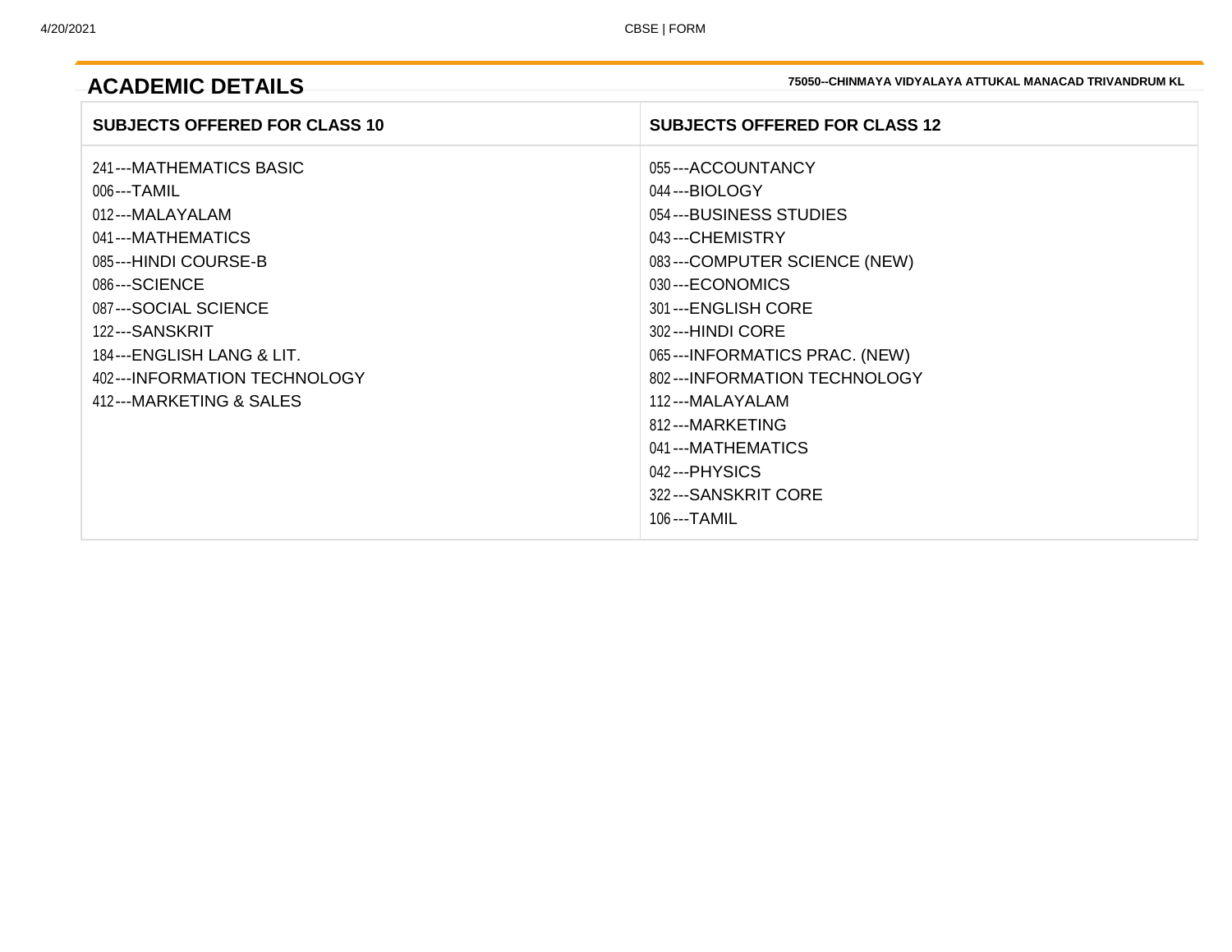| <b>INFRASTRUCTURE DETAILS</b>                                        |                |                                                                                      | 75050--CHINMAYA VIDYALAYA ATTUKAL MANACAD TRIVANDRUM KL |
|----------------------------------------------------------------------|----------------|--------------------------------------------------------------------------------------|---------------------------------------------------------|
| <b>TOTAL NUMBER OF</b><br><b>SITES OF SCHOOL</b>                     | 1              | <b>TOTAL NUMBER OF 1</b><br><b>BUILDING BLOCKS</b>                                   |                                                         |
| <b>TOTAL AREA OF</b><br><b>SCHOOL IN SQUARE</b><br><b>METRES</b>     | 3669           | <b>TOTAL NUMBER OF 1</b><br><b>PLAYGROUNDS</b>                                       |                                                         |
| <b>TOTAL AREA OF</b><br><b>PLAYGROUND IN</b><br><b>SQUARE METRES</b> | 987            | <b>TOTAL NUMBER OF   53</b><br><b>ROOMS</b>                                          |                                                         |
| <b>TOTAL NUMBER OF</b><br><b>SMALL-SIZED ROOMS</b>                   | 5              | <b>TOTAL NUMBER OF 29</b><br><b>MEDIUM-SIZED</b><br><b>ROOMS</b>                     |                                                         |
| <b>TOTAL NUMBER OF</b><br><b>LARGE-SIZED ROOMS</b>                   | 19             | <b>TOTAL NUMBER OF 3</b><br><b>MALE REST ROOM</b>                                    |                                                         |
| <b>TOTAL NUMBER OF</b><br><b>FEMALE REST ROOM</b>                    | 3              | <b>NUMBER OF GIRLS</b> 37<br><b>TOILET</b>                                           |                                                         |
| <b>NUMBER OF BOYS</b><br><b>TOILET</b>                               | 14             | <b>NUMBER OF</b><br><b>TOILETS FOR</b><br><b>DIFFERENTLY</b><br><b>ABLED PERSONS</b> | 1                                                       |
| <b>NUMBER OF</b><br><b>WASHROOMS FOR</b><br><b>FEMALE STAFF</b>      | $\overline{7}$ | <b>NUMBER OF</b><br><b>WASHROOMS FOR</b><br><b>MALE STAFF</b>                        | 3                                                       |
| <b>TOTAL NUMBER OF</b><br><b>LIBRARIES</b>                           | $\mathbf{1}$   | <b>NUMBER OF</b><br><b>LABORATORIES</b>                                              | 6                                                       |
| <b>TOTAL NUMBER OF</b><br><b>STUDENT CANTEENS</b>                    | $\mathbf 0$    | <b>TOTAL NUMBER OF 0</b><br><b>STAFF CANTEENS</b>                                    |                                                         |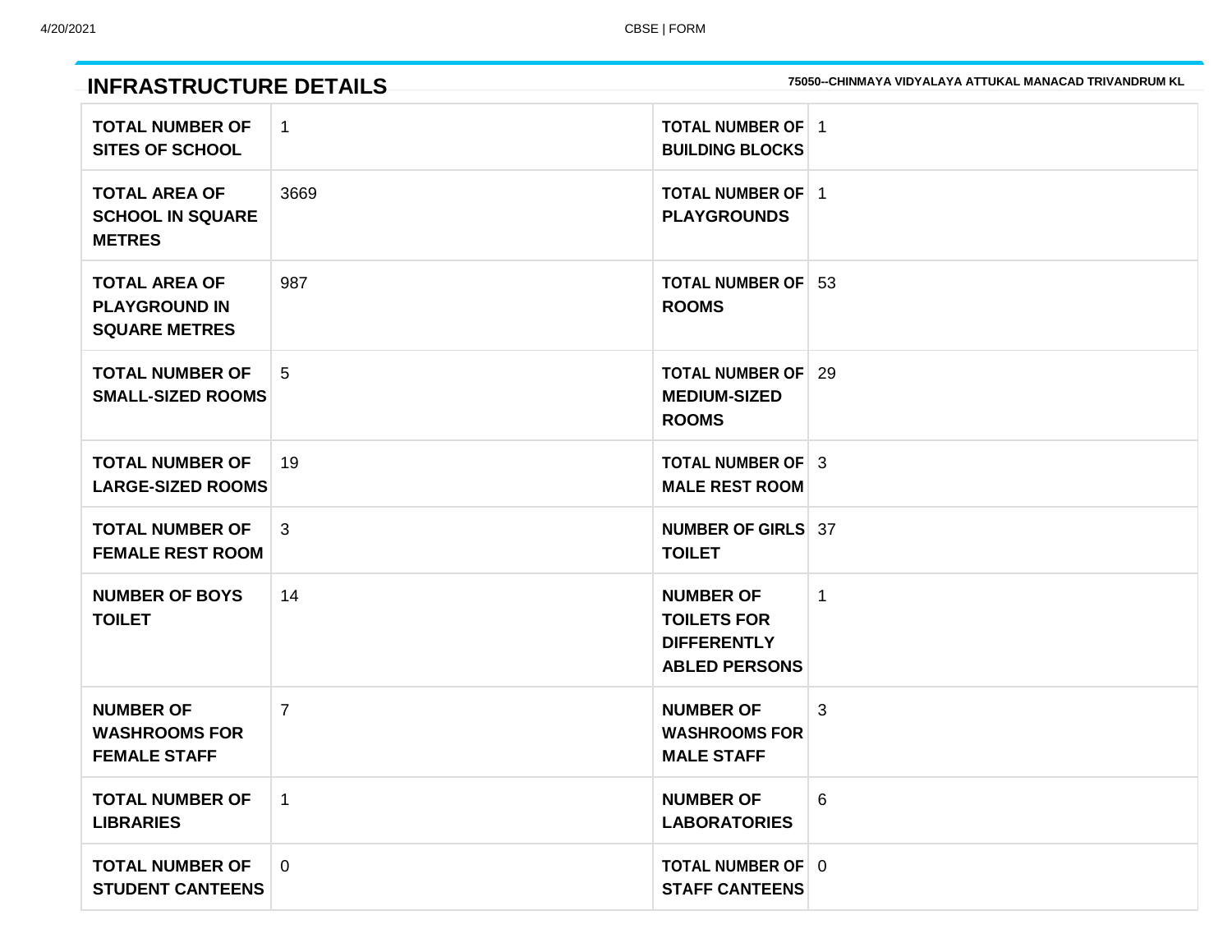| <b>NUMBER OF WATER</b><br><b>PURIFIERS/ROS</b>                           | 4           | <b>NUMBER OF</b><br><b>AUDITORIUMS</b>                                                         | $\mathbf 1$ |
|--------------------------------------------------------------------------|-------------|------------------------------------------------------------------------------------------------|-------------|
| <b>NUMBER OF</b><br><b>LIFTS/ELEVATORS</b>                               | $\mathbf 0$ | <b>NUMBER OF</b><br><b>DIGITAL</b><br><b>CLASSROOMS</b>                                        | 48          |
| <b>DOES THE SCHOOL</b><br><b>HAVE HOSTEL FACILITY</b>                    | <b>NO</b>   | <b>DOES THE</b><br><b>SCHOOL HAVE</b><br><b>GUARDS</b><br><b>EMPLOYED FOR</b><br><b>SAFETY</b> | <b>YES</b>  |
| <b>DOES THE SCHOOL</b><br><b>HAVE FIRE</b><br><b>EXTINGUISHERS</b>       | <b>YES</b>  | <b>DOES THE</b><br><b>SCHOOL HAVE</b><br><b>SPRINKLERS</b>                                     | <b>NO</b>   |
| <b>DOES THE SCHOOL</b><br><b>HAVE CCTV CAMERAS</b><br><b>INSTALLED?</b>  | <b>YES</b>  | <b>IS THE SCHOOL</b><br><b>EXAMINATION</b><br><b>CENTER OF CBSE?</b>                           | <b>NO</b>   |
| <b>TOTAL NUMBER OF</b><br><b>COMPUTERS IN ALL</b><br><b>COMPUTER LAB</b> | 56          | <b>DOES THE</b><br><b>SCHOOL HAVE</b><br><b>WEB SERVERS</b>                                    | <b>YES</b>  |
| <b>DOES THE SCHOOL</b><br><b>HAVE A BOUNDARY</b><br>WALL?                | <b>YES</b>  | <b>IS YOUR SCHOOL</b> YES<br><b>BARRIER FREE/</b><br><b>HAS RAMPS?</b>                         |             |
| <b>DOES THE SCHOOL</b><br><b>HAVE CLINIC FACILITY?</b>                   | <b>YES</b>  | <b>DOES THE</b><br><b>SCHOOL HAVE A</b><br><b>STRONG ROOM?</b>                                 | <b>NO</b>   |
| <b>DOES THE SCHOOL</b><br><b>HAVE A GYMNASIUM?</b>                       | <b>NO</b>   | <b>IS YOUR SCHOOL</b> NO<br><b>WI-FI ENABLED?</b>                                              |             |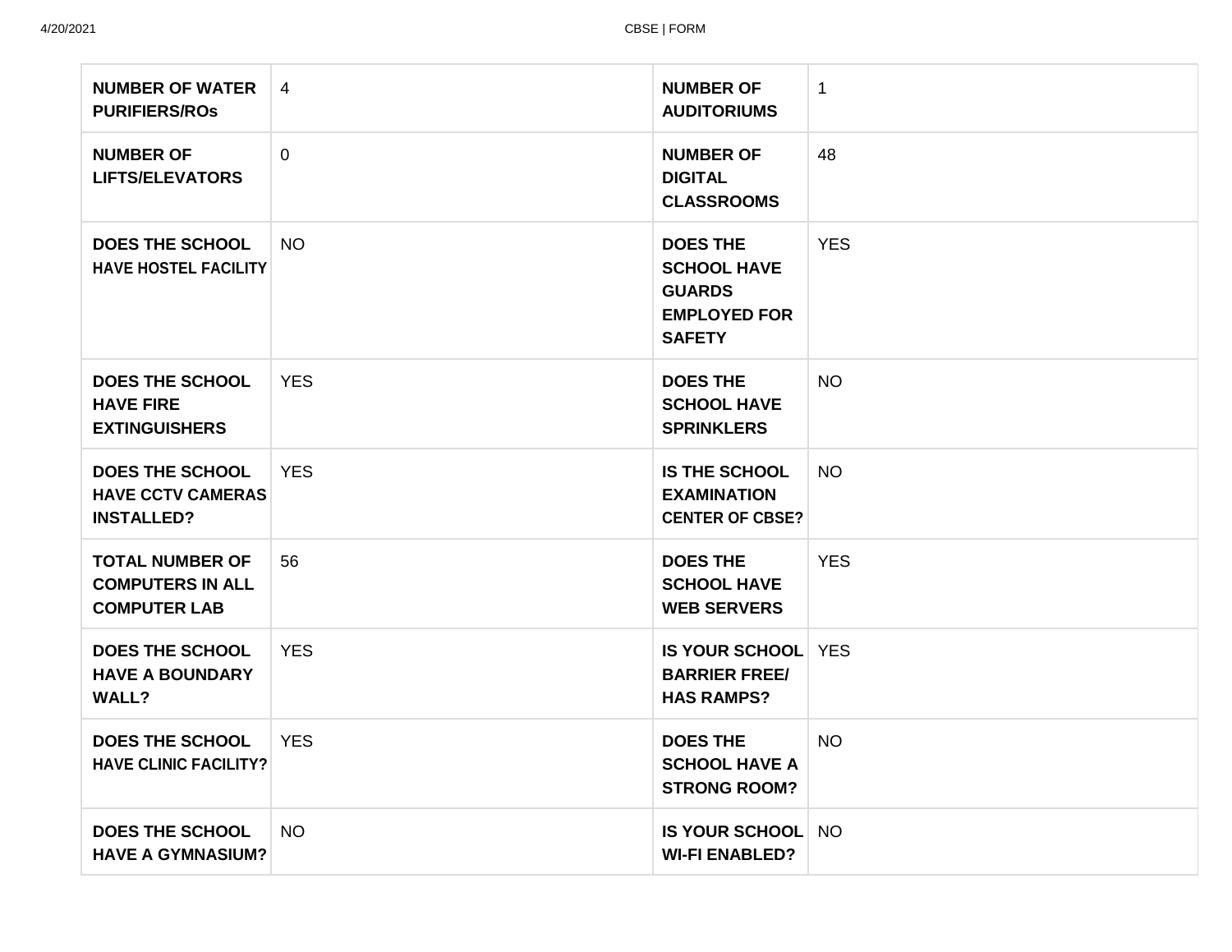| <b>PROVISION OF WEB</b><br><b>BASED LEARNING</b><br><b>PROGRAMS?</b>    | <b>YES</b>                                                                      | <b>DOES THE</b><br><b>SCHOOL HAVE</b><br><b>FIRE ALARMS?</b>                     | <b>NO</b>                                                                        |
|-------------------------------------------------------------------------|---------------------------------------------------------------------------------|----------------------------------------------------------------------------------|----------------------------------------------------------------------------------|
| <b>DOES THE SCHOOL</b><br><b>HAVE SPORTS</b><br><b>FACILITY?</b>        | <b>YES</b>                                                                      | <b>DOES THE</b><br><b>SCHOOL HAVE</b><br><b>INDOOR GAMES</b><br><b>FACILITY?</b> | <b>YES</b>                                                                       |
| <b>DOES THE SCHOOL</b><br><b>HAVE A SWIMMING</b><br>POOL?               | <b>NO</b>                                                                       | <b>DOES THE</b><br><b>SCHOOL HAVE</b><br><b>DANCE/MUSIC</b><br><b>FACILITY?</b>  | <b>YES</b>                                                                       |
| <b>TOTAL NUMBER OF</b><br><b>BUSES OWNED</b>                            | 2                                                                               | <b>TOTAL NUMBER OF 0</b><br><b>BUSES HIRED</b>                                   |                                                                                  |
| <b>TOTAL NUMBER OF</b><br><b>VANS/MATADORS</b>                          | $\overline{1}$                                                                  | <b>TOTAL NUMBER OF 3</b><br><b>DRIVERS</b>                                       |                                                                                  |
| <b>NUMBER OF FEMALE   1</b><br><b>ATTENDANTS FOR BUS</b><br><b>DUTY</b> |                                                                                 | <b>NUMBER OF</b><br><b>ACTIVITY ROOMS</b>                                        | 6                                                                                |
| <b>NAME OF TRANSPORT</b><br><b>COORDINATOR</b>                          | Somasekharan Nair                                                               | <b>TRANSPORT</b><br><b>COORDINATOR</b><br><b>CONTACT</b>                         | 9567607024                                                                       |
| <b>BUILDING SAFETY</b><br><b>CERTIFICATE</b>                            | <b>VIEW (PdfHandler.aspx?</b><br>FileName=G:\cbse_app\oasis\building\75050.PDF) | <b>TRANSPORT</b><br><b>SAFETY</b><br><b>CERTIFICATE</b>                          | <b>VIEW (PdfHandler.aspx?</b><br>FileName=G:\cbse_app\oasis\transport\75050.PDF) |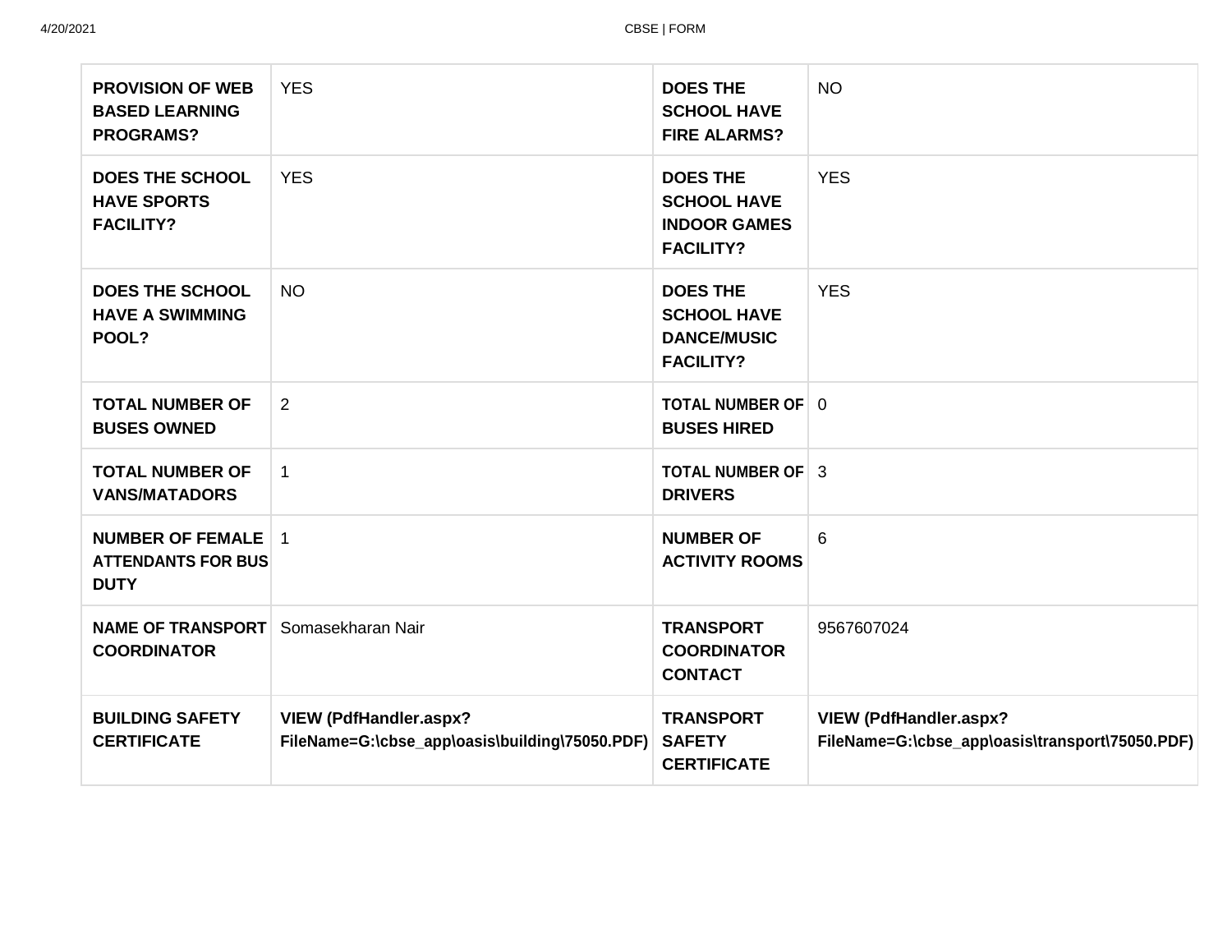| <b>ARE THE HEALTH AND   YES</b><br><b>HYGIENE, TOILETS ON</b><br>ALL FLOORS, SEPARATE<br><b>TOILETS FOR STAFF,</b><br>RAMPS, SIGNBOARDS,<br><b>ETC. BEING</b><br><b>MAINTAINED</b><br><b>PROPERLY?</b> |      | <b>IS THE SCHOOL</b><br><b>INFRASTRUCTURE</b><br><b>BEING USED FOR</b><br><b>ANY COMMERCIAL</b><br><b>ACTIVITY?</b> | <b>NO</b> |
|--------------------------------------------------------------------------------------------------------------------------------------------------------------------------------------------------------|------|---------------------------------------------------------------------------------------------------------------------|-----------|
| <b>OTHER DETAILS</b>                                                                                                                                                                                   |      |                                                                                                                     |           |
| <b>TOTAL BOOKS</b><br><b>AVAILABLE IN THE</b><br><b>SCHOOL LIBRARY</b>                                                                                                                                 | 8340 | <b>PERIODICALS IN</b><br>THE SCHOOL<br><b>LIBRARY</b>                                                               | 9         |
| <b>DAILIES IN THE</b><br><b>SCHOOL LIBRARY</b>                                                                                                                                                         | 3    | <b>REFERENCE</b><br><b>BOOKS IN THE</b><br><b>SCHOOL LIBRARY</b>                                                    | 2535      |
| <b>LIBRARY RESOURCES</b> 8340                                                                                                                                                                          |      | <b>DOES IT HAVE</b><br><b>LIBRARY</b><br><b>SOFTWARE</b>                                                            | No        |
| <b>LIBRARY SIZE (IN SQ.</b><br><b>METERS)</b>                                                                                                                                                          | 172  | <b>COMPUTER LAB</b><br>SIZE (IN SQ.<br><b>METERS)</b>                                                               | 73        |
| <b>COMPOSITE SCIENCE</b> 0<br>LAB SIZE (IN SQ.<br><b>METERS)</b>                                                                                                                                       |      | <b>CHEMISTRY LAB</b><br>SIZE (IN SQ.<br><b>METERS)</b>                                                              | 77        |
| <b>PHYSICS LAB SIZE (IN 73</b><br><b>SQ. METERS)</b>                                                                                                                                                   |      | <b>HOW MANY</b><br><b>ROOMS BETWEEN</b><br>400 to 500 SQ FT                                                         | 13        |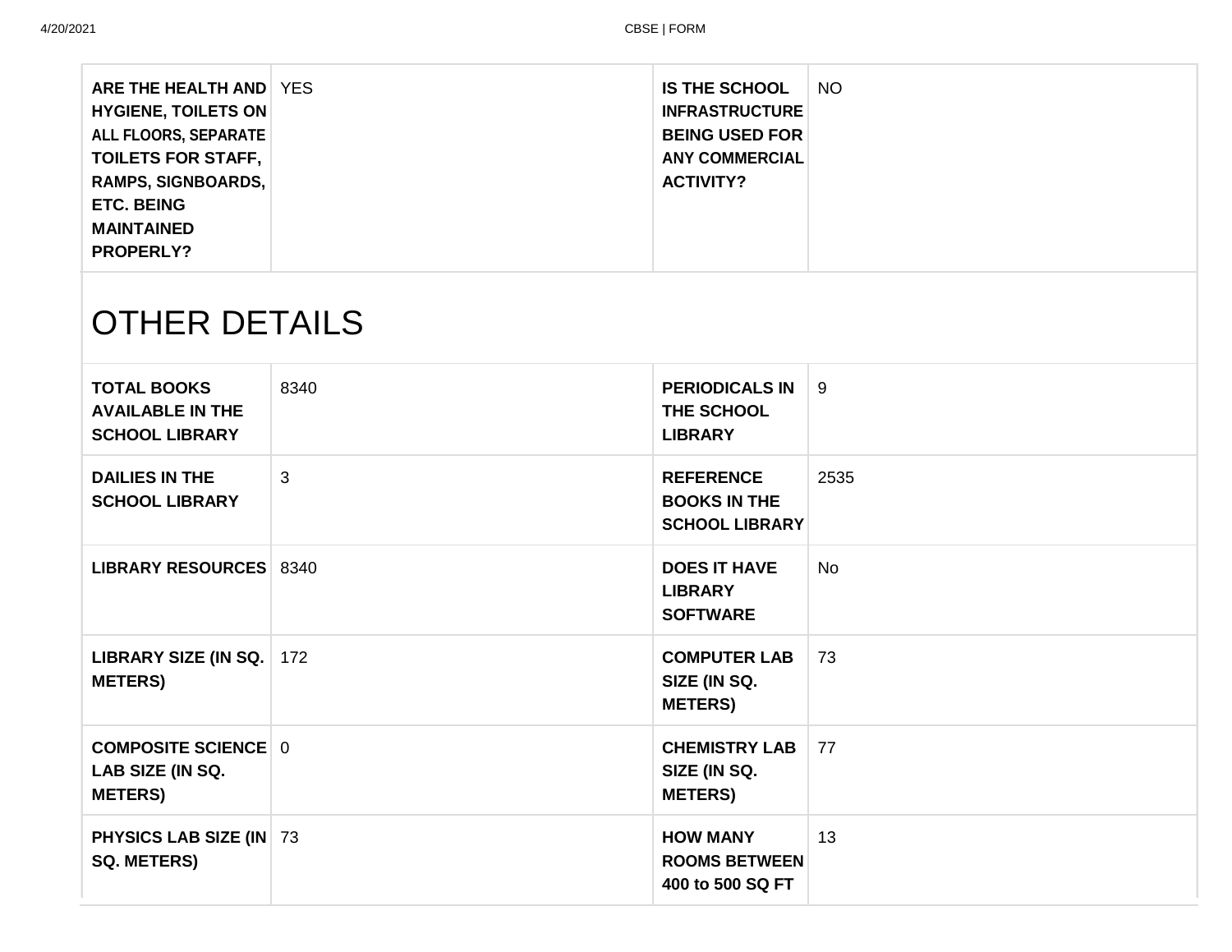| <b>DOES IT HAVE LIBRARY   YES</b><br><b>INTERNET</b>                                                                                     |    | <b>TOTAL NUMBER OF 6</b><br><b>LABORATORY</b>                                                                                                 |                  |
|------------------------------------------------------------------------------------------------------------------------------------------|----|-----------------------------------------------------------------------------------------------------------------------------------------------|------------------|
| <b>WHETHER SCHOOL HAS</b> Yes<br><b>SINGLE CONTIGUOUS</b><br>PLOT?                                                                       |    | <b>SCHOOL SITE</b><br>(TEMPORARY/<br><b>PERMANENT)</b>                                                                                        | <b>PERMANENT</b> |
| <b>DISTANCE BETWEEN   0</b><br><b>TWO SITES OF THE</b><br><b>SCHOOL</b>                                                                  |    | <b>PURPOSE FOR</b><br><b>TWO SITES OF THE</b><br><b>SCHOOL</b>                                                                                | $\overline{0}$   |
| <b>BIOLOGY LAB SIZE (IN 73</b><br><b>SQ. METERS)</b>                                                                                     |    | <b>MATHEMATICS LAB</b> 39<br>SIZE (IN SQ.<br><b>METERS)</b>                                                                                   |                  |
| <b>CERTIFYING THAT NO</b> Yes<br><b>OTHER INSTITUTION</b><br>(APART FROM SCHOOL)<br><b>IS RUNNING IN THE</b><br><b>CLAIMED LAND AREA</b> |    | <b>THE SCHOOL WILL</b> Yes<br><b>NOT RUN ANY</b><br><b>BRANCH IN THE</b><br><b>PREVIOUS PLOT</b><br><b>WITH SAME</b><br><b>AFFILIATION NO</b> |                  |
| <b>HOW MANY ROOMS</b><br><b>LESS THAN 400 SQ FT</b>                                                                                      | 29 | <b>HOW MANY</b><br><b>ROOMS GREATER</b><br>THAN 500 SQ FT                                                                                     | $\overline{7}$   |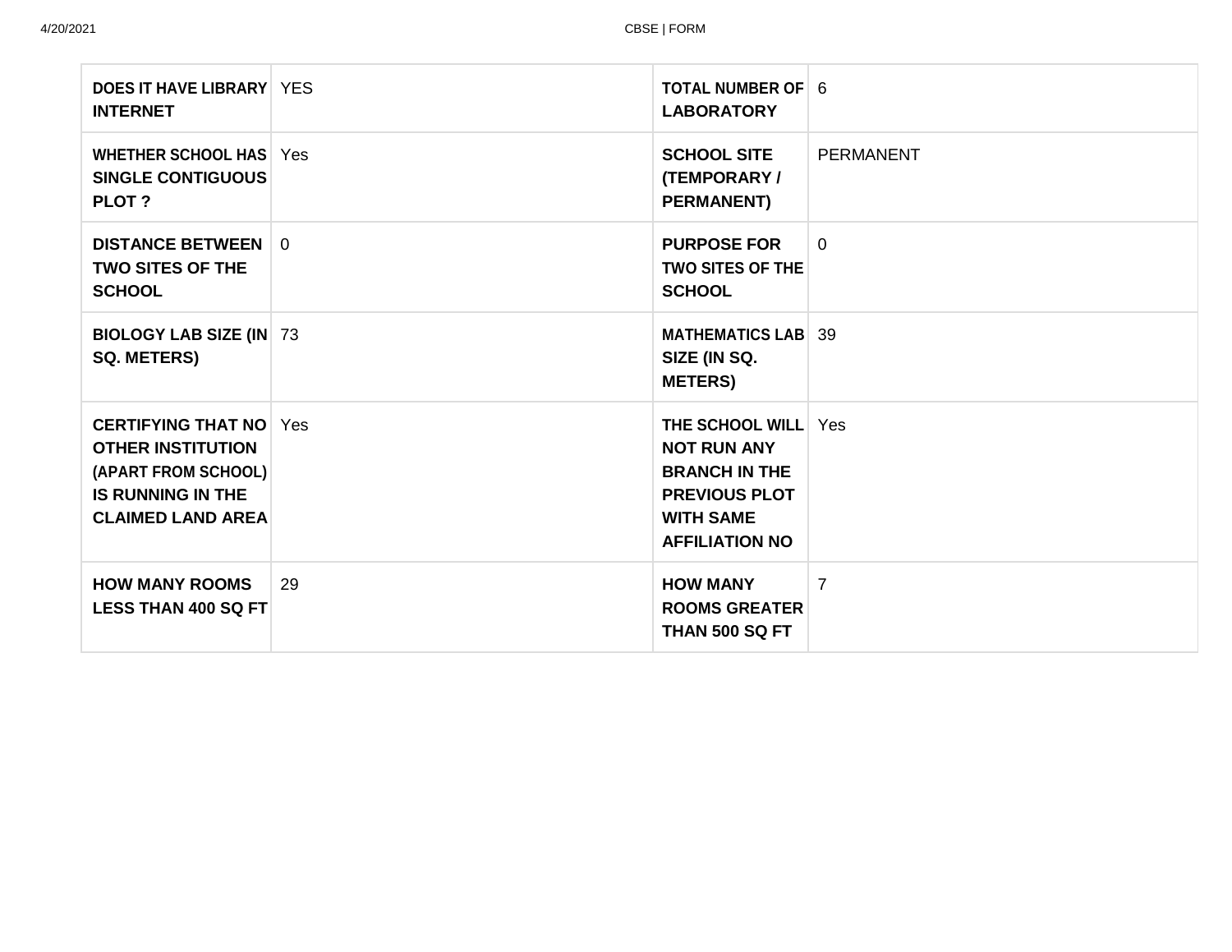| 75050--CHINMAYA VIDYALAYA ATTUKAL MANACAD TRIVANDRUM KL<br><b>LOCATION DETAILS</b> |                                           |                                                      |     |
|------------------------------------------------------------------------------------|-------------------------------------------|------------------------------------------------------|-----|
| <b>NEAREST NATIONALISED BANK</b>                                                   | Canara Bank                               | <b>DISTANCE OF BANK FROM SCHOOL IN KM</b>            |     |
| <b>NEAREST BUS STATION</b>                                                         | Thampanoor                                | DISTANCE OF BUS TERMINAL FROM SCHOOL IN KM           | 3   |
| <b>NEAREST RAILWAY STATION</b>                                                     | <b>Trivandrum Central</b>                 | <b>DISTANCE OF RAILWAY STATION FROM SCHOOL IN KM</b> | -3  |
| <b>NEAREST AIRPORT</b>                                                             | <b>Trivandrum International Airport</b>   | DISTANCE OF AIRPORT FROM SCHOOL IN KM                | 6   |
| <b>NEAREST HOSPITAL</b>                                                            | Attukal Devi Institute Of Medical Science | DISTANCE OF HOSPITAL FROM SCHOOL IN KM               | 0.5 |
| <b>NEAREST POLICE STATION</b>                                                      | <b>Fort Police Station</b>                | DISTANCE OF POLICE STATION FROM SCHOOL IN KM         | 1.2 |
| <b>NEAREST METRO STATION</b>                                                       | <b>NO</b>                                 | <b>DISTANCE OF METRO FROM SCHOOL IN KM</b>           |     |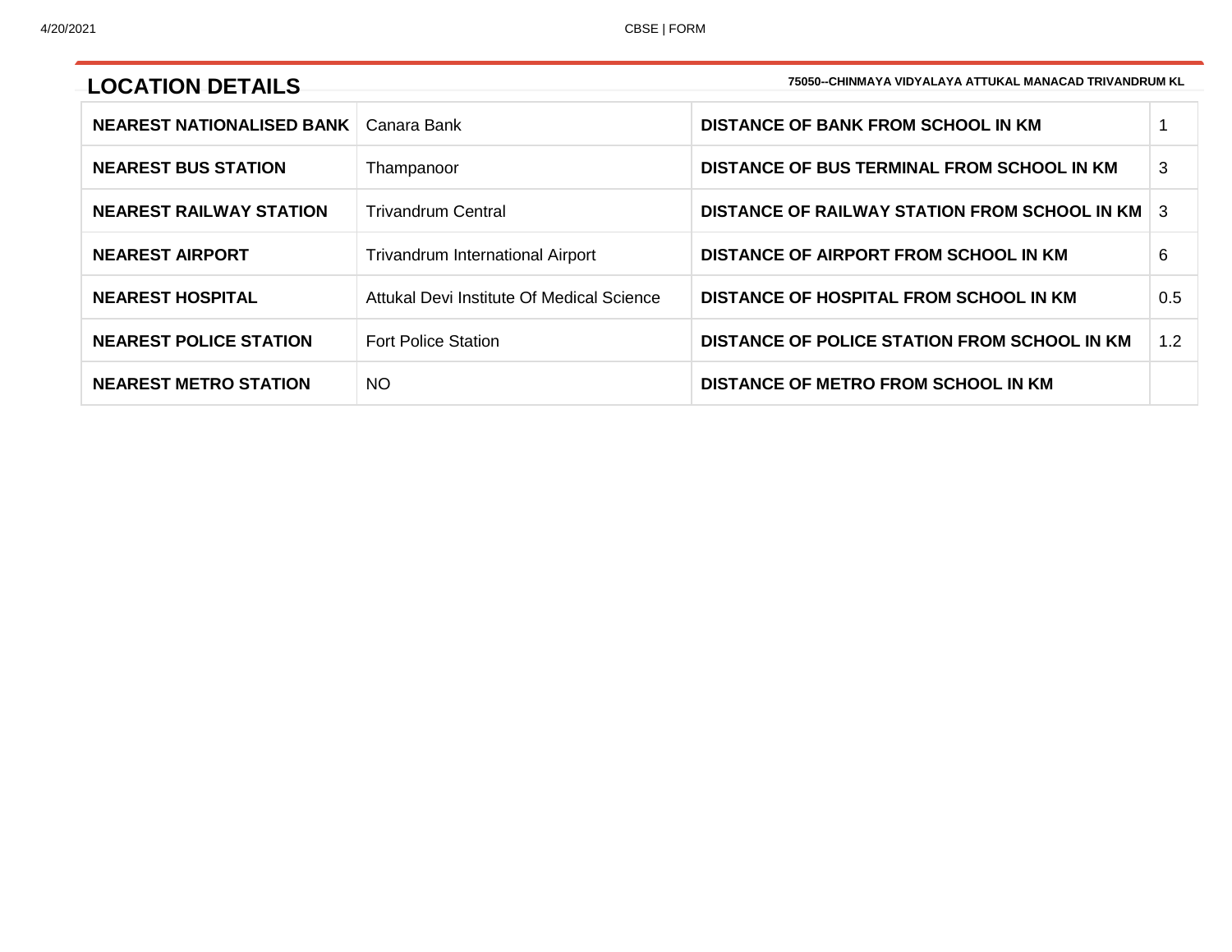## **CONTRIBUTION TOWARDS ENVIRONMENT PROTECTION** 75050-CHINMAYA VIDYALAYA ATTUKAL MANACAD TRIVANDRUM KL

| WHETHER RAIN WATER HARVESTING HAS BEEN DONE IN THE NO<br><b>CAMPUS?</b>                                                                                                                 |       | WHETHER ROOF WATER HARVESTING IS BEING UNDERTAKEN<br><b>BY THE SCHOOL?</b>                                                            | NO.        |
|-----------------------------------------------------------------------------------------------------------------------------------------------------------------------------------------|-------|---------------------------------------------------------------------------------------------------------------------------------------|------------|
| WHETHER HARVESTED WATER IS RECYCLED FOR GARDENING, ETC?                                                                                                                                 | NO.   | WHETHER SCHOOL ENSURES MAINTENANCE OF ALL WATER<br><b>FAUCETS/PIPES ETC TO PREVENT ANY LEAKAGES?</b>                                  | <b>YFS</b> |
| WHETHER SEGREGATION OF WASTE IS DONE AT SOURCE?                                                                                                                                         |       | <b>YES WHETHER ORGANIC WASTE IS BEING RECYCLED?</b>                                                                                   | <b>YES</b> |
| <b>WHETHER WASTE PAPER IS RECYCLED?</b>                                                                                                                                                 |       | <b>YES WHETHER SCHOOL IS MAKING EFFORTS TO REDUCE USE OF</b><br><b>PAPER BY ADOPTING IT SOLUTIONS?</b>                                | <b>YES</b> |
| WHETHER THERE IS PROPER DISPOSAL OF SOLID WASTE?                                                                                                                                        |       | YES   WHETHER THERE IS A SYSTEM FOR DISPOSAL OF ELECTRONIC<br><b>WASTE?</b>                                                           | <b>YES</b> |
| WHETHER SCHOOL IS USING ENERGY SAVING AND ENERGY<br><b>EFFICIENT ELECTRICAL EQUIPMENT?</b>                                                                                              | YES I | WHETHER PLANTATION/GARDENING HAS BEEN DONE IN AND<br><b>AROUND CAMPUS?</b>                                                            | <b>YES</b> |
| WHETHER DRIP IRRIGATION IS THE ONLY MEANS OF WATERING THE<br><b>GARDEN?</b>                                                                                                             | NO.   | WHETHER SCHOOL IS USING SOLAR ENERGY?                                                                                                 | <b>NO</b>  |
| WHETHER WASTE WATER FROM RO PLANT FOR DRINKING WATER IS<br><b>BEING HARVESTED/RECYCLED?</b>                                                                                             | NO.   | WHETHER SCHOOL IS PROMOTING AWARENESS AMONGST<br><b>CHILDREN AND PARENTS ON ENVIRONMENTAL CONSERVATION</b><br><b>AND CLEANLINESS?</b> | <b>YES</b> |
| WHETHER CHILDREN ARE BEING TAUGHT HOW TO AUDIT THE USE YES WHETHER CHILDREN ARE TAKING UP WATER AUDITING AT<br>OF WATER AND WHETHER THEY ARE BEING ENCOURAGED TO TAKE<br>IT UP AT HOME? |       | <b>SCHOOL?</b>                                                                                                                        | <b>YES</b> |
| WHETHER ENVIRONMENTAL LITERACY IS PROMOTED THROUGH<br><b>INTEGRATION IN ACADEMICS?</b>                                                                                                  | NO.   | WHETHER TREES HAVE BEEN PLANTED BY STUDENTS, IN<br>SCHOOL AT HOME/IN NEIGHBOURHOOD IN THE CURRENT<br><b>ACADEMIC YEAR?</b>            | <b>YES</b> |
| WHETHER CONSERVATION OF ENVIRONMENT IS PROMOTED?                                                                                                                                        |       | <b>YES</b> TOTAL TREES PLANTED? (BY STUDENTS AND TEACHERS)                                                                            | 600        |
| <b>TOTAL AMOUNT OF WATER CONSERVED (IN LITRES)? (BY STUDENTS</b><br><b>AND TEACHERS)</b>                                                                                                | 700   | <b>TARGET DATE FOR STOPPING USE OF POLYTHENE</b>                                                                                      | 12/17/2020 |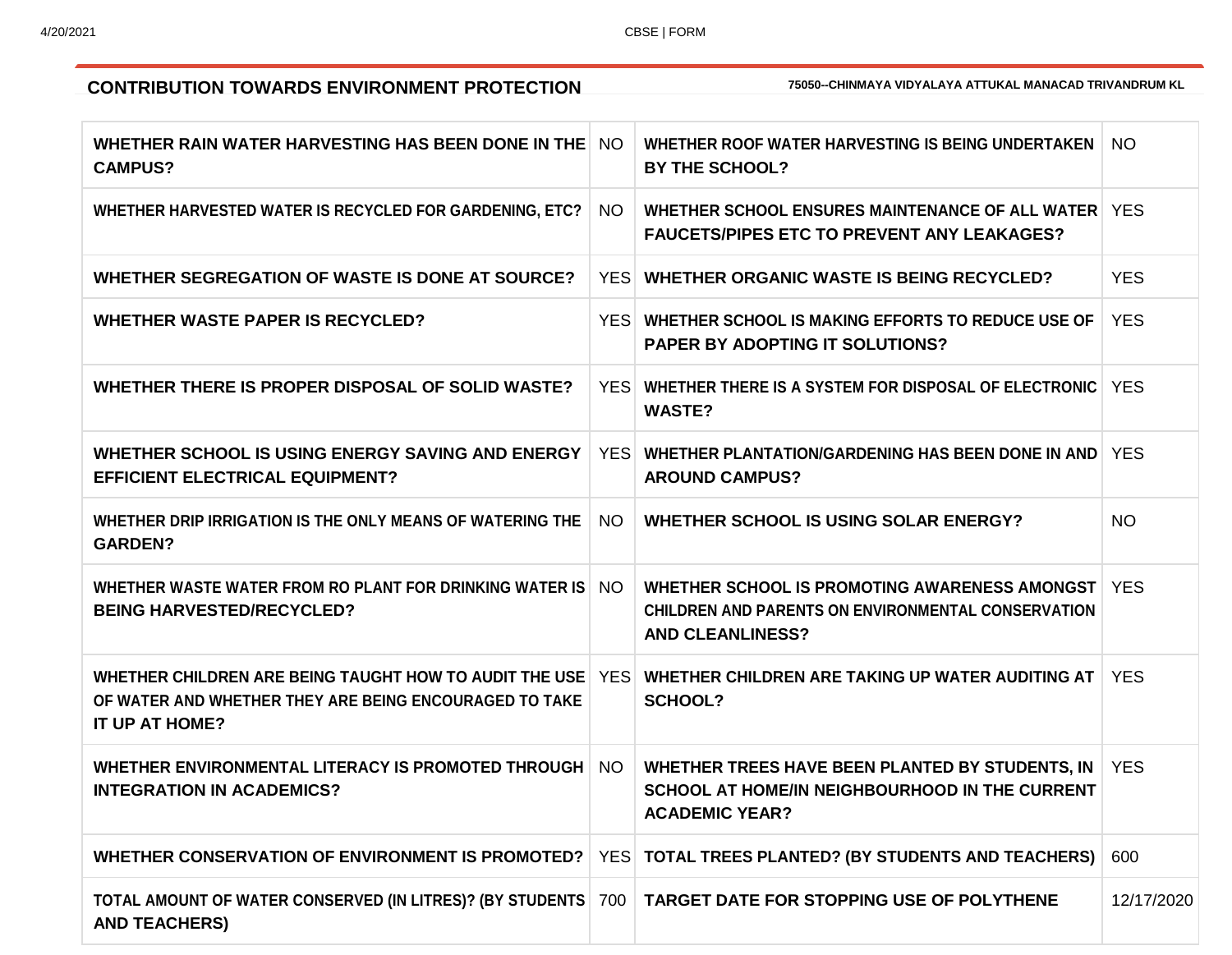## **CHAIRMAN/PRESIDENT'S CORRESPONDENT DETAIL AND SMC 75050--CHINMAYA VIDYALAYA ATTUKAL MANACAD TRIVANDRUM KL**

| <b>CHAIRMAN/PRESIDENT'S/</b><br><b>CORRESPONDENT NAME</b>                                                            | R SURESH MOHAN  | <b>CHAIRMAN/PRESIDENT'S/</b><br><b>CORRESPONDENT</b><br><b>ADDRESS</b>     | Revathy, A-21, Jawahar<br>Nagar, Trivandrum 695041 |
|----------------------------------------------------------------------------------------------------------------------|-----------------|----------------------------------------------------------------------------|----------------------------------------------------|
| <b>CHAIRMAN/PRESIDENT'S/</b><br><b>CORRESPONDENT PHONE (OFFICE)</b>                                                  | 9847061731      | <b>CHAIRMAN/PRESIDENT'S/I</b><br><b>CORRESPONDENT PHONE</b><br>(RESIDENCE) | 04712721731                                        |
| <b>SECRETARY NAME</b>                                                                                                | P SEKHARANKUTTY | <b>TOTAL MEMBERS</b>                                                       | 17                                                 |
| WHETHER THE SCHOOL MANAGING COMMITTEE HAS BEEN CONSTITUTED AS PER OF<br><b>REQUIREMENTS OF AFFILIATION BYE-LAWS?</b> |                 | Yes.                                                                       |                                                    |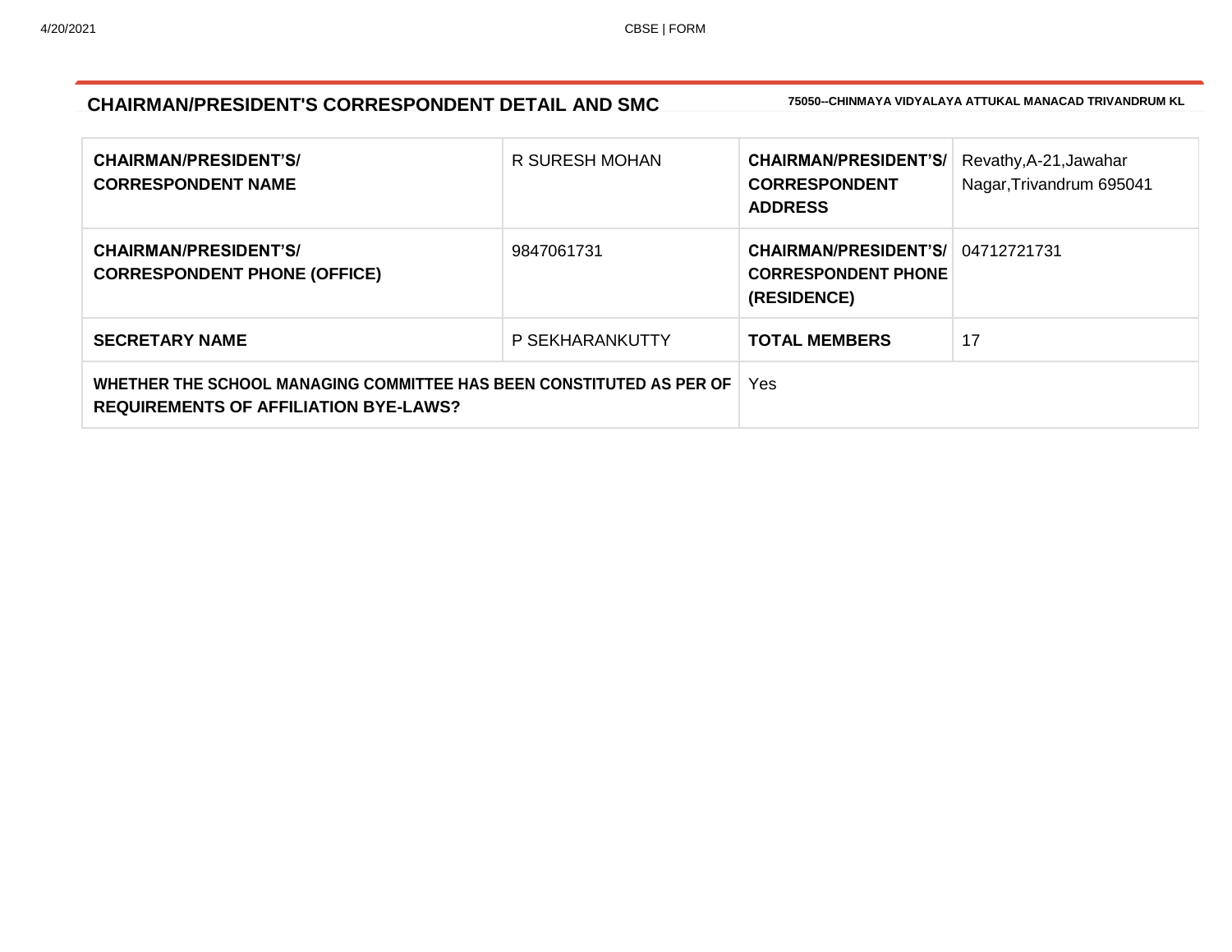## **SCHOOL WEBSITE INFORMATION** *TSOSO--CHINMAYA VIDYALAYA ATTUKAL MANACAD TRIVANDRUM KL*

| URL OF SCHOOL WEBSITE                                                                                                                                                                                                                                      |            | http://www.att.chintvm.edu.in   DETAILS OF CURRICULUM                                                                          | Yes |  |
|------------------------------------------------------------------------------------------------------------------------------------------------------------------------------------------------------------------------------------------------------------|------------|--------------------------------------------------------------------------------------------------------------------------------|-----|--|
| <b>SCHOOL MANAGING COMMITTEE INFORMATION</b>                                                                                                                                                                                                               | Yes        | <b>TRANSFER CERTIFICATE SAMPLE</b>                                                                                             | Yes |  |
| <b>NORMS FOLLOWED FOR FIXING FEE</b>                                                                                                                                                                                                                       | <b>Yes</b> | <b>SELF AFFIDAVIT OF SCHOOL</b>                                                                                                | Yes |  |
| <b>AFFILIATION STATUS</b><br>(MIDDLE/SECONDARY/SENIOR SECONDARY)                                                                                                                                                                                           | Yes        | <b>DETAILS OF INFRASTRUCTURE</b>                                                                                               | Yes |  |
| <b>DETAILS OF TEACHERS INCLUDING</b><br><b>QUALIFICATIONS</b>                                                                                                                                                                                              | Yes        | <b>DETAILS OF TEACHERS TRAINING</b>                                                                                            | Yes |  |
| THE NUMBER OF STUDENTS CLASS WISE                                                                                                                                                                                                                          | <b>Yes</b> | LIST OF BOOKS PRESCRIBED IN VARIOUS CLASSES                                                                                    | Yes |  |
| <b>ANNUAL REPORT</b>                                                                                                                                                                                                                                       | Yes        | <b>SCHOOL CIRCULARS</b>                                                                                                        | Yes |  |
| POSTAL ADDRESS AND E-MAIL, TELEPHONE NOS.<br>OF SCHOOL AND AUTHORITIES                                                                                                                                                                                     | <b>Yes</b> | AS PER THE SECTION (2.4.9) OF AFFILIATION BYE-LAWS,<br><b>INFORMATION WITH REGARD TO FEES CHARGED FOR EACH</b><br><b>CLASS</b> | Yes |  |
| <b>PERIOD OF AFFILIATION</b>                                                                                                                                                                                                                               | Yes        | <b>ACADEMIC CALENDAR OF THE SCHOOL</b>                                                                                         | Yes |  |
| AS PER THE SECTION (2.4.7 (B)) OF AFFILIATION BYE-LAWS, WRITTEN DECLARATION DULY SIGNED BY THE MANAGER AND THE PRINCIPAL TO THE<br>Yes<br>EFFECT THAT THEY HAVE GONE THROUGH THE CONTENTS OF THE BOOKS PRESCRIBED BY THE SCHOOL AND OWN THE RESPONSIBILITY |            |                                                                                                                                |     |  |
|                                                                                                                                                                                                                                                            |            | ALBEULA LAULEURUPA WINTE UR AU LUI EFFARTA ULBE IN TUE EIELB AF EUVIBAULEUT EBUALTIAU ABARTA LAULEUPUTUTA WUAULTIAUA           |     |  |

**ACADEMIC ACHIEVEMENTS; WRITE UP ON ALL EFFORTS MADE IN THE FIELD OF ENVIRONMENT EDUCATION, SPORTS ACHIEVEMENTS, INNOVATIONS,** Yes **OVERALL RESULTS, PTA ACTIVITIES, IMPORTANT SMC DECISIONS BEEN ADDED IN ANNUAL REPORT OF THE SCHOOL**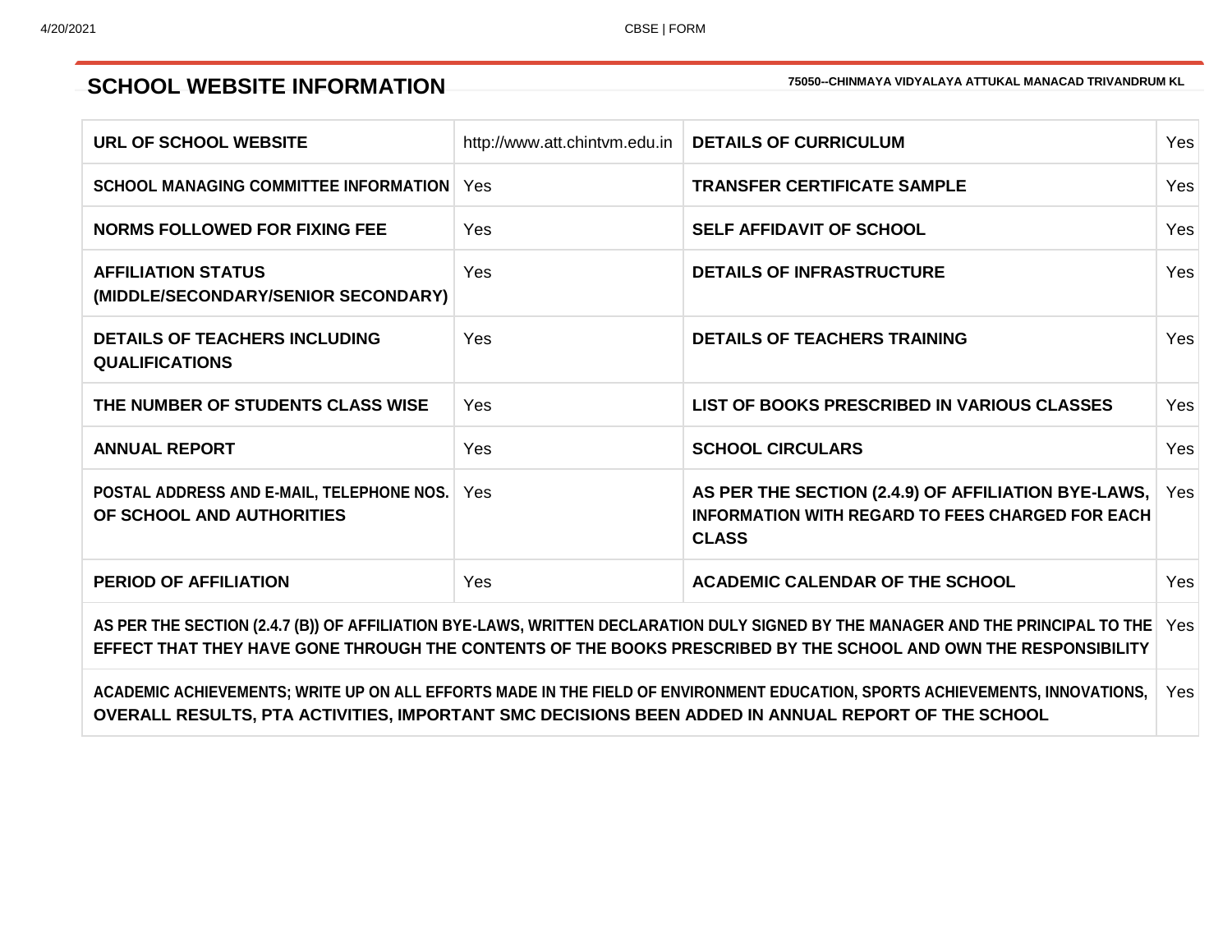## **OTHER VITAL INFORMATION 75050--CHINMAYA VIDYALAYA ATTUKAL MANACAD TRIVANDRUM KL**

| <b>10th BOARD PASS</b><br><b>PERCENTAGE</b><br>(2014/2015/2016)                    | 100/100/100            | <b>12th BOARD PASS</b><br><b>PERCENTAGE</b><br>(2014/2015/2016)                                       | 100/100/100                                           |
|------------------------------------------------------------------------------------|------------------------|-------------------------------------------------------------------------------------------------------|-------------------------------------------------------|
| <b>NAME OF</b><br><b>WELLNESS/ACTIVITY</b><br><b>TEACHER</b>                       | <b>YES</b>             | <b>NAME OF</b><br><b>GRIEVANCE/COMPLAINT</b><br><b>REDRESSAL OFFICER</b>                              | <b>SHEELAR</b>                                        |
| <b>CONTACT NUMBER OF</b><br><b>GRIEVANCE/COMPLAINT</b><br><b>REDRESSAL OFFICER</b> | 8281699164             | <b>EMAIL ID OF</b><br><b>GRIEVANCE/COMPLAINT</b><br><b>REDRESSAL OFFICER</b>                          | sheelasabari@gmail.com                                |
| <b>NAME OF HEAD OF SEXUAL</b><br><b>HARASSMENT COMMITTEE</b>                       | <b>INDU VIKRAMAN J</b> | <b>CONTACT NUMBER OF 9656386650</b><br><b>HEAD OF SEXUAL</b><br><b>HARASSMENT</b><br><b>COMMITTEE</b> |                                                       |
| <b>EMAIL ID OF HEAD OF</b><br><b>SEXUAL HARASSMENT</b><br><b>COMMITTEE</b>         | induvikraman@gmail.com | <b>NAME OF CONTACT</b><br><b>PERSON IN CASE OF</b><br><b>EMERGENCY</b>                                | <b>LEKSHMIMS</b>                                      |
| <b>CONTACT NUMBER OF</b><br><b>CONTACT PERSON IN CASE</b><br>OF EMERGENCY          | 9746072723             | <b>PERSON IN CASE OF</b><br><b>EMERGENCY</b>                                                          | <b>EMAIL ID OF CONTACT</b> lekshmisreesylam@gmail.com |
| <b>TOTAL NUMBER OF</b><br><b>DOCTORS IN SCHOOL</b><br><b>CLINIC</b>                | $\mathbf 0$            | <b>TOTAL NUMBER OF</b><br><b>NURSES IN SCHOOL</b><br><b>CLINIC</b>                                    | $\overline{0}$                                        |
| <b>TOTAL NUMBER OF BEDS IN 0</b><br><b>SCHOOL CLINIC</b>                           |                        | LEVEL OF INVOLVEMENT ACTIVE<br>OF SCHOOL IN CBSE<br><b>ACTIVITIES</b>                                 |                                                       |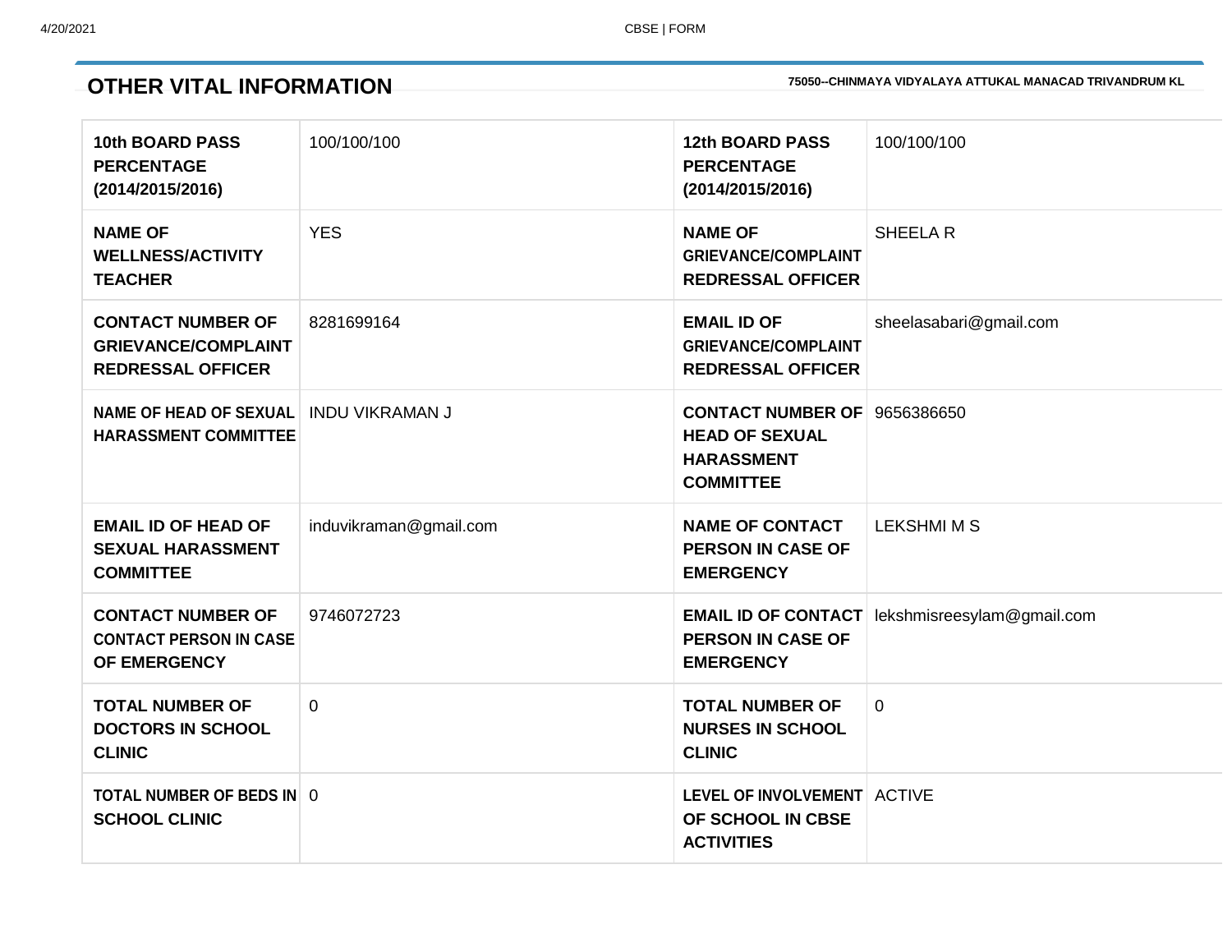| <b>DO THE TEACHERS GET</b><br><b>PROPER GRADE LIKE</b><br><b>PGT/TGT AS PER THE</b><br><b>CLASSES THEY ARE</b><br><b>ENTITLED TO TEACH?</b> | <b>YES</b>                                                                                                                                         | <b>DO THE TEACHERS AND YES</b><br><b>STAFF GET THEIR</b><br><b>SALARY WITHIN FIRST</b><br><b>WEEK OF THE MONTH?</b> |                                                                                                |
|---------------------------------------------------------------------------------------------------------------------------------------------|----------------------------------------------------------------------------------------------------------------------------------------------------|---------------------------------------------------------------------------------------------------------------------|------------------------------------------------------------------------------------------------|
| <b>DOES THE SCHOOL HAVE!</b><br><b>EPF FACILITY FOR STAFF</b>                                                                               | <b>YES</b>                                                                                                                                         | <b>EPF REGISTRATION</b><br><b>NUMBER</b>                                                                            | KRTVM5790                                                                                      |
| <b>MODE OF SALARY PAYMENT</b>                                                                                                               | bankpayment                                                                                                                                        | <b>NAME OF BANK WITH</b><br><b>SALARY ACCOUNT</b>                                                                   | Dhanalaxmi Bank                                                                                |
| <b>ARE THE SCHOOL</b><br><b>ACCOUNTS AUDITED</b><br><b>REGULARLY?</b>                                                                       | <b>YES</b>                                                                                                                                         | <b>PARENT TEACHERS</b><br><b>ASSOCIATION AS PER</b><br><b>NORMS</b>                                                 | <b>NO</b>                                                                                      |
| <b>ACADEMIC SESSION</b>                                                                                                                     | <b>JUNE TO MARCH</b>                                                                                                                               | <b>VACATION PERIOD</b>                                                                                              | <b>APRIL TO MAY</b>                                                                            |
| <b>AUDITED BALANCE SHEET</b><br><b>OF SCHOOL</b>                                                                                            | <b>VIEW (PdfHandler.aspx?</b><br>FileName=G:\cbse_app\oasis\balance\75050.pdf)                                                                     | <b>SCHOOL</b>                                                                                                       | STAFF STATEMENT OF   VIEW (PdfHandler.aspx?<br>FileName=G:\cbse_app\oasis\sta \75050.pdf)      |
| <b>INCOME AND EXPENDITURE</b><br><b>STATEMENT</b>                                                                                           | <b>VIEW (PdfHandler.aspx?</b><br>FileName=G:\cbse_app\oasis\income\75050.pdf)                                                                      | <b>OF SCHOOL</b>                                                                                                    | <b>ACADEMIC CALENDAR VIEW (PdfHandler.aspx?</b><br>FileName=G:\cbse_app\oasis\academic\75050.p |
| <b>AVAILABILITY OF STAFF</b><br><b>WITH KNOWLEDGEOF</b><br>SOFTWARE/SCANNING/GEO<br><b>TAGGING/INTERNET?</b>                                | <b>YES</b>                                                                                                                                         | <b>WHETHER SUFFICIENT   YES</b><br><b>GUARDS EMPLOYED</b><br><b>FOR SAFETY?</b>                                     |                                                                                                |
|                                                                                                                                             |                                                                                                                                                    | <b>BEST PRACTICES OF SCHOOL</b>                                                                                     |                                                                                                |
|                                                                                                                                             | Designing of Academic Calender at the beginning of the session incorporating and integrating both scholastic and co-scholastic activities. Regular |                                                                                                                     |                                                                                                |

analysis of results, regarding monitoring and follow up in class room.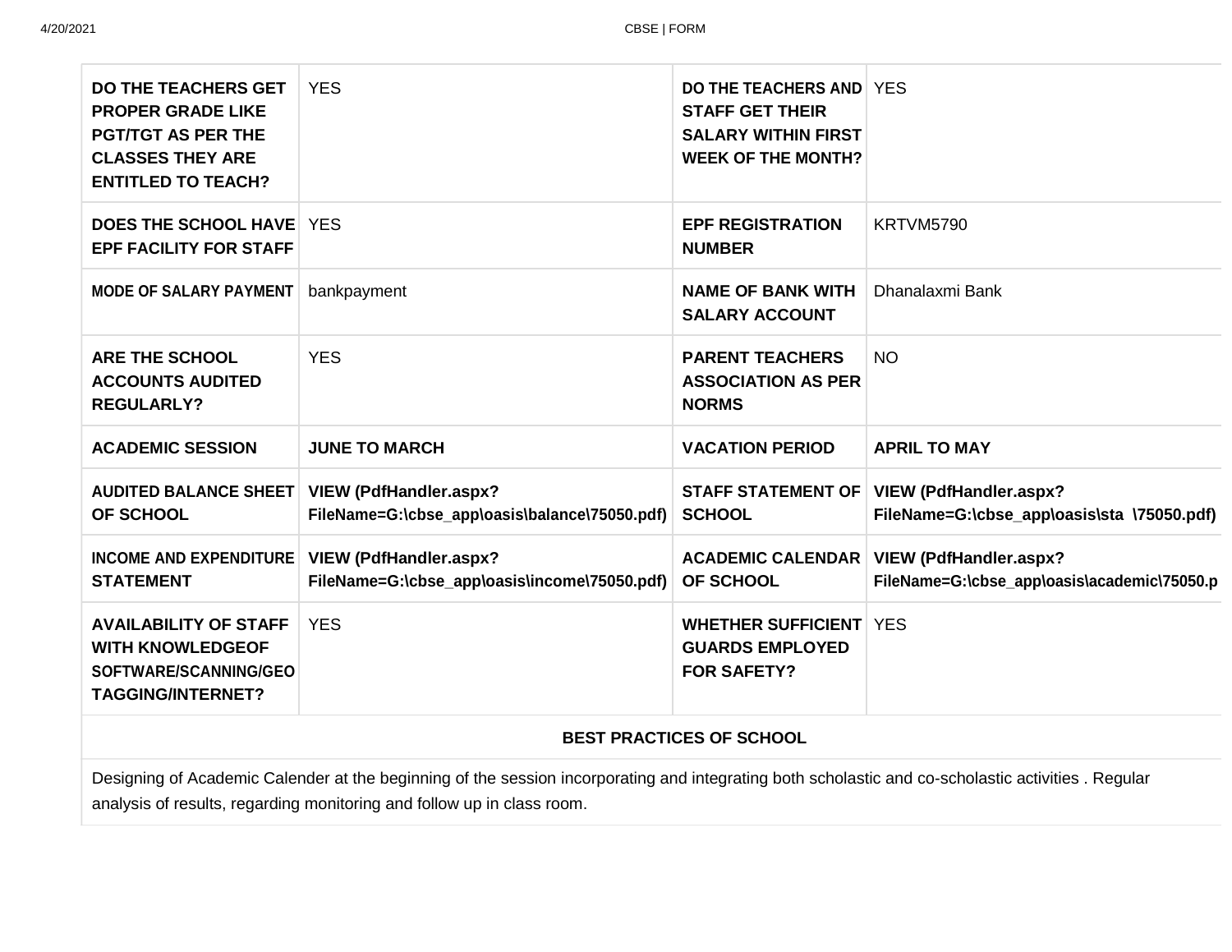# **OTHER INFORMATION**

| <b>MANDATORY ART EDUCATION FROM CLASS 1 TO 10 -TWO PERIOD A YES</b><br><b>DAY</b>                                                                                                                                                                     |            | WHETHER SELECTION OF TEXTBOOKS FOR ALL GRADES ARE AS PER YES<br>NORMS ((SECTION-2.4.7 (A) OF AFFILIATION BYE-LAWS)<br>(http://cbsea.nic.in/cbse_a /attachment/onlineservices/a iliation-<br>Bye-Laws.pdf))? |            |
|-------------------------------------------------------------------------------------------------------------------------------------------------------------------------------------------------------------------------------------------------------|------------|-------------------------------------------------------------------------------------------------------------------------------------------------------------------------------------------------------------|------------|
| WHETHER LIST OF PRESCRIBED BOOKS ARE PUBLISHED ON SCHOOL YES<br><b>WEBSITE WITH WRITTEN DECLARATION AS PER (SECTION-2.4.7 (B)</b><br>OF AFFILIATION BYE-LAWS)<br>(http://cbsea.nic.in/cbse_a /attachment/onlineservices/a iliation-<br>Bye-Laws.pdf)? |            | <b>WHETHER INFORMATION AS PER PARA (2.4.9 OF AFFILIATION BYE-</b><br>LAWS)<br>(http://cbsea.nic.in/cbse_a /attachment/onlineservices/a iliation-<br>Bye-Laws.pdf) PUBLISHED ON THE SCHOOL WEBSITE?          | <b>YES</b> |
| WHETHER ALL GUIDELINES RELATED TO POCSO ACT COMPLIED WITH<br>AS PER (SECTION-14.25 OF AFFILIATION BYE-LAWS)<br>(http://cbsea.nic.in/cbse_a /attachment/onlineservices/a iliation-<br>Bye-Laws.pdf)?                                                   | YFS.       | WHETHER ANNUAL REPORT CONTAINS INFORMATION AS PER<br>(SECTION-14.5 OF AFFILIATION BYE-LAWS)<br>(http://cbsea.nic.in/cbse_a /attachment/onlineservices/a iliation-<br>Bye-Laws.pdf)?                         | YES.       |
| WHETHER DISABLED STUDENTS FACILITATED AS PER (SECTION-14.15<br>OF AFFILIATION BYE-LAWS)<br>(http://cbsea.nic.in/cbse_a /attachment/onlineservices/a iliation-<br>Bye-Laws.pdf)?                                                                       | <b>YES</b> | WHETHER IN-SERVICE TRAINING ORGANISED AS PER (SECTION-16 OF<br><b>AFFILIATION BYE-LAWS)</b><br>(http://cbsea.nic.in/cbse_a /attachment/onlineservices/a iliation-<br>Bye-Laws.pdf)?                         | YES.       |
| WHETHER ANNUAL HEALTH CHECK-UP OF STUDENTS DONE AND<br><b>THEIR RECORDS MAINTAINED?</b>                                                                                                                                                               | <b>YES</b> | <b>NUMBER OF TEACHERS IN SCHOOL WHO DOWNLOADED CBSE</b><br><b>SHIKSHA VANI</b>                                                                                                                              | .55        |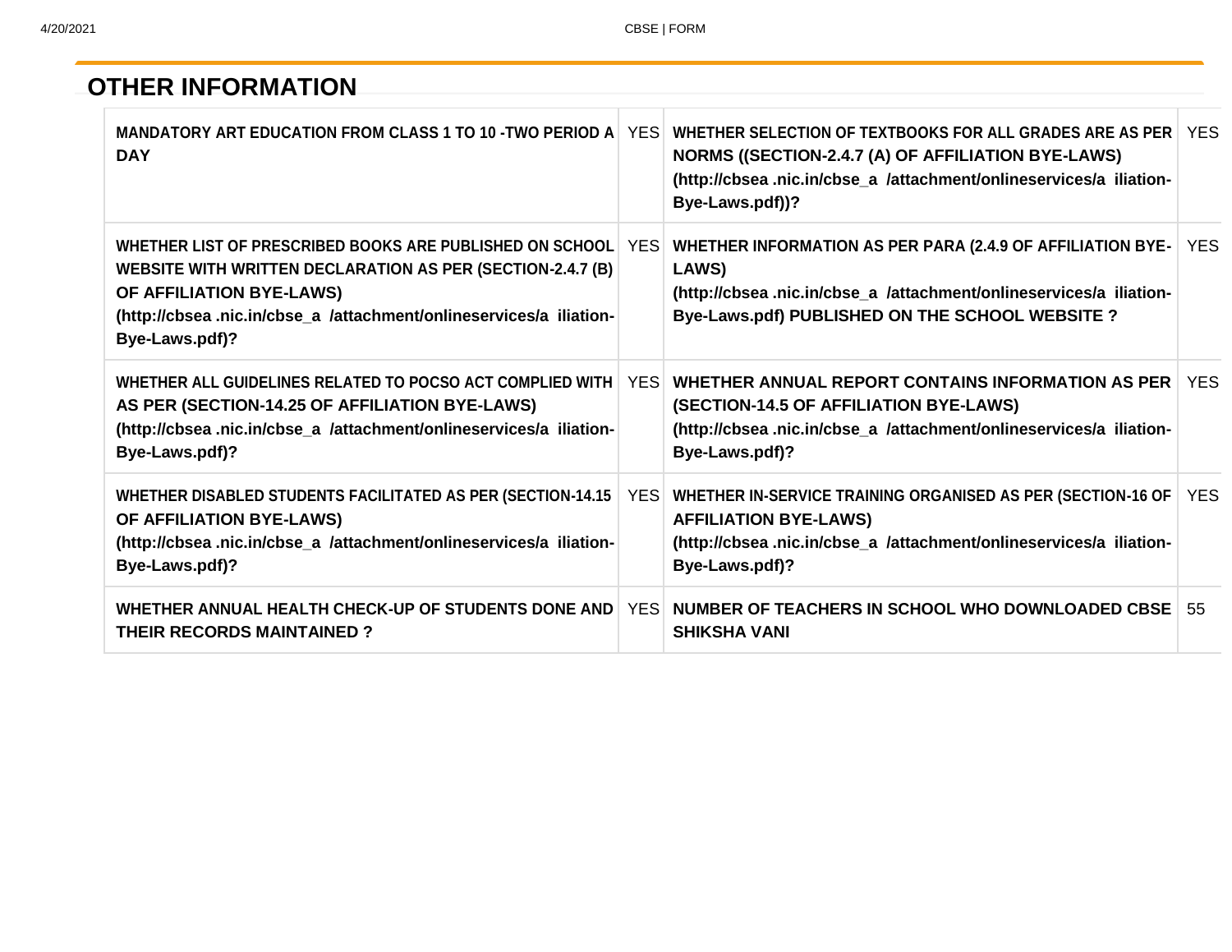# **PEDAGOGICAL PLAN**

| ADOPTION OF EXPERIENTIAL LEARNING PEDAGOGY -IN WHICH H.II, III, IV, V, VI, VII, VIII, IX, X, XI<br><b>GRADES</b>    | WHETHER ANNUAL PEDAGOGICAL PLANS  <br><b>PREPARED, SUBMITTED AND</b><br><b>IMPLEMENTATED?</b> | YES. |  |
|---------------------------------------------------------------------------------------------------------------------|-----------------------------------------------------------------------------------------------|------|--|
| NUMBER OF TEACHERS TRAINED ON THE ANNUAL THEME OF CBSE - 51<br><b>EXPERIMENTAL LEARNING AND INNOVATIVE PEDAGOGY</b> |                                                                                               |      |  |

## **FEE STRUCTURE OF SCHOOL 75050--CHINMAYA VIDYALAYA ATTUKAL MANACAD TRIVANDRUM KL**

| <b>CLASS</b>                      | <b>ADMISSION</b><br><b>FEE</b><br>(in Rupees) | <b>TUITION</b><br>FEE.<br>(in Rupees) $ $ | <b>YEARLY DEVELOPMENT</b><br><b>CHARGES</b><br>(in Rupees) | Dated: 05/04/2021<br>ANNUAL/MONTHLY OTHER CHARGES FOR OTHER<br><b>FACILITIES</b><br>(in Rupees) |
|-----------------------------------|-----------------------------------------------|-------------------------------------------|------------------------------------------------------------|-------------------------------------------------------------------------------------------------|
| <b>PRIMARY</b>                    | 500                                           | 2150                                      | 8750                                                       | 0                                                                                               |
| <b>MIDDLE</b>                     | 500                                           | 2250                                      | 9250                                                       | 0                                                                                               |
| <b>SECONDARY</b>                  | 500                                           | 2600                                      | 9800                                                       | 0                                                                                               |
| <b>SENIOR</b><br><b>SECONDARY</b> | 500                                           | 2800                                      | 11050                                                      | 0                                                                                               |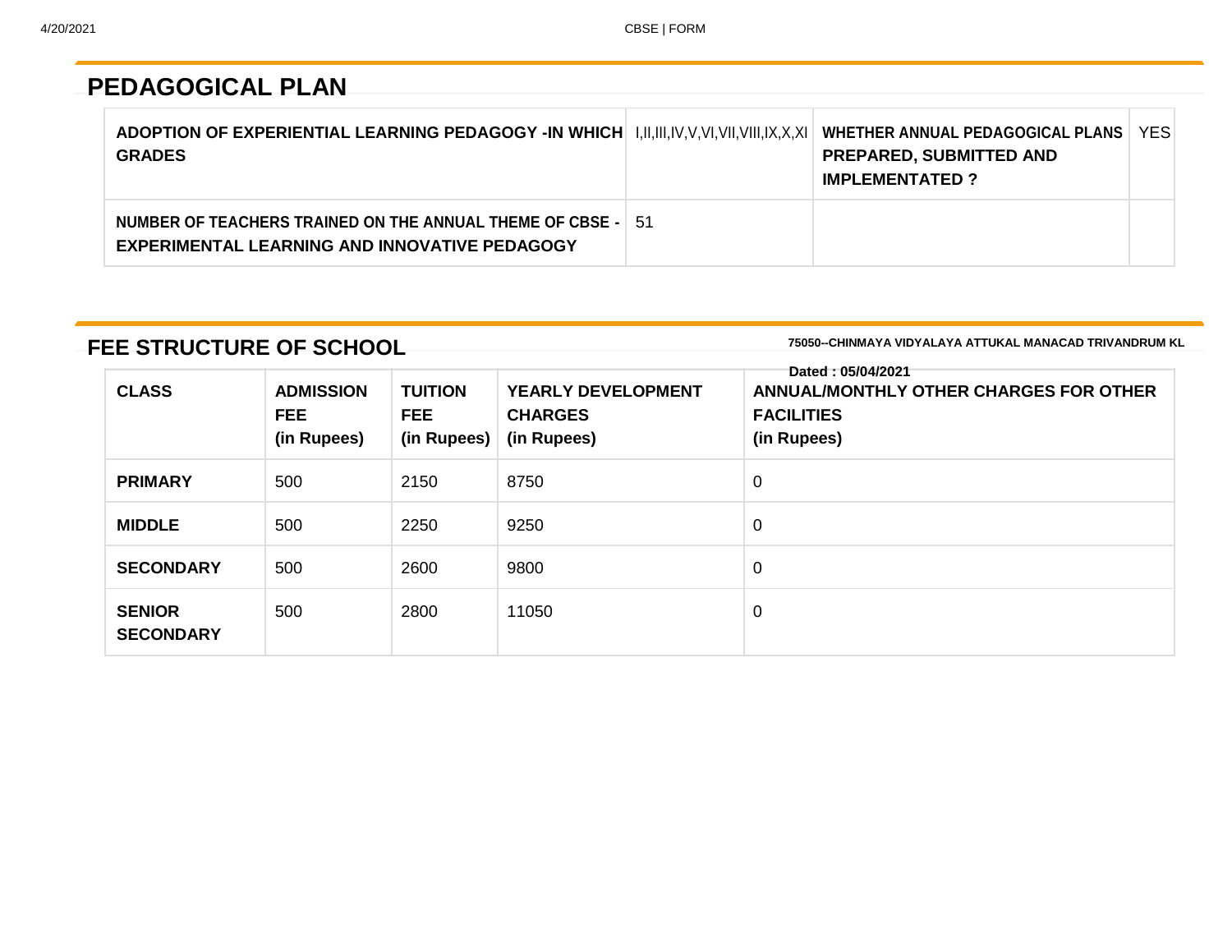# **ADDITIONAL INFORMATION 75050--CHINMAYA VIDYALAYA ATTUKAL MANACAD TRIVANDRUM KL**

| <b>U-DISE CODE</b>                               | 32141100613              |
|--------------------------------------------------|--------------------------|
| <b>SCHOOL LOCATED IN RURAL OR URBAN AREA</b>     | <b>URBAN</b>             |
| <b>HABITATION NAME/MOHALLA</b>                   | <b>MANACAUD</b>          |
| VILLAGE NAME (FOR RURAL)/WARD NUMBER (FOR URBAN) | <b>KONCHIRAVILA</b>      |
| <b>VILLAGE PANCHAYAT NAME (FOR RURAL)</b>        | <b>MANACAUD</b>          |
| <b>PIN CODE</b>                                  | 695009                   |
| <b>CLUSTER RESOURCE CENTER NAME</b>              | <b>KONCHIRAVILA</b>      |
| <b>CD BLOCK MANDAL/TALUKA NAME</b>               | <b>TRIVANDRUM SOUTH</b>  |
| EDUCATIONAL ZONE/MANDAL/TALUKA NAME              | <b>TRIVANDRUM SOUTH</b>  |
| <b>ASSEMBLY CONSTITUENCY</b>                     | THIRUVANATHAPURAM        |
| <b>MUNICIPALITY</b>                              | <b>THIRUVANATHAPURAM</b> |
| IS THIS SCHOOL APPROACHABLE BY ALL WEATHER ROAD  | <b>YES</b>               |
| IS THIS A SPECIAL SCHOOL FOR CWSN                | <b>NO</b>                |
| <b>IS THIS A SHIFT SCHOOL</b>                    | <b>NO</b>                |
| <b>IS THIS A RESIDENTIAL SCHOOL</b>              | <b>NO</b>                |
| <b>TYPE OF RESIDENTIAL SCHOOL</b>                |                          |
| <b>IS THIS A RELIGIOUS MINORITY SCHOOL</b>       | <b>NO</b>                |
| <b>TYPE OF RELIGIOUS MINORITY SCHOOL</b>         |                          |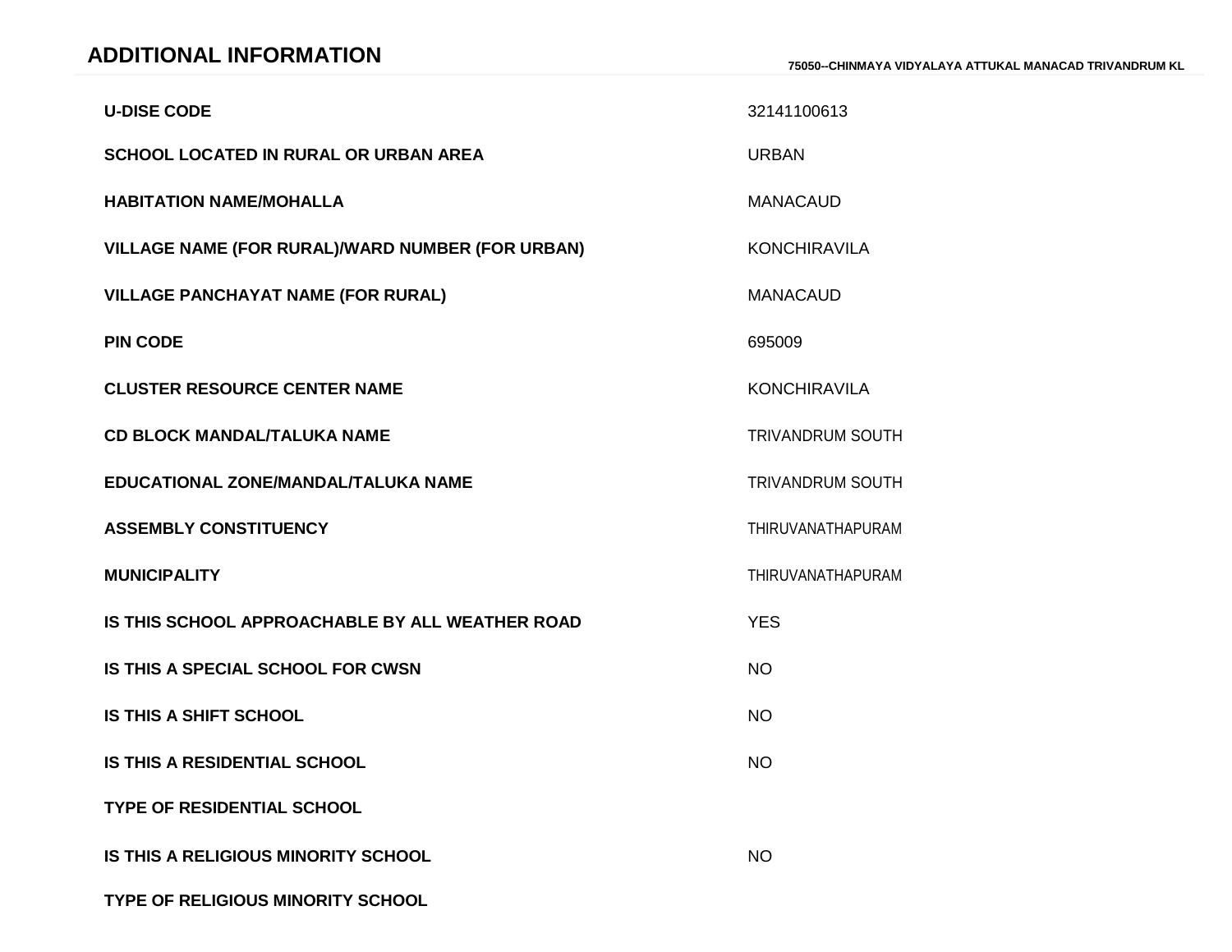| NUMBER OF ACADEMIC INSPECTIONS DURING LAST ACADEMIC YEAR      |  |
|---------------------------------------------------------------|--|
| NUMBER OF VISITS BY CRC COORDINATOR DURING LAST ACADEMIC YEAR |  |

**NUMBER OF VISITS BY BLOCK LEVEL OFFICER DURING LAST ACADEMIC YEAR 0** 

| <b>SCHOOL PARTICULARS FOR ELEMENTARY SCHOOLS ONLY</b>                           | 75050--CHINMAYA VIDYALAYA ATTUKAL MANACAD TRIVANDRUM KL |
|---------------------------------------------------------------------------------|---------------------------------------------------------|
| NUMBER OF INSTRUCTIONAL DAYS DURING LAST ACADEMIC YEAR                          | 196                                                     |
| <b>SCHOOL HOURS FOR CHILDREN PER DAY (CURRENT YEAR)</b>                         | $\overline{7}$                                          |
| <b>SCHOOL HOURS FOR TEACHERS PER DAY (CURRENT YEAR)</b>                         | 8                                                       |
| ARE PUPIL CUMULATIVE RECORDS BEING MAINTAINED?                                  | <b>YES</b>                                              |
|                                                                                 |                                                         |
| ARE PUPIL CUMULATIVE RECORDS SHARED WITH PARENTS?                               | <b>YES</b>                                              |
| NUMBER OF STUDENTS PROVIDED IN SPECIAL TRAINING (CURRENT YEAR)                  |                                                         |
| NUMBER OF STUDENTS ENROLLED IN SPECIAL TRAINING (PREVIOUS YEAR)                 |                                                         |
| NUMBER OF STUDENTS COMPLETED SPECIAL TRAINING (PREVIOUS YEAR)                   |                                                         |
| HAS SCHOOL MANAGEMENT COMMITTEE (SMC) BEEN CONSTITUTED?                         | <b>YES</b>                                              |
| <b>LANGUAGES TAUGHT AT PRIMARY STAGE: MENTION THE NAME OF LANGUAGE OPTIONAL</b> | MALAYALAM, TAMIL                                        |
| IS ANGANWADI CENTRE IN OR ADJACENT TO SCHOOL? OPTIONAL                          | <b>NO</b>                                               |
| NUMBER OF MEETINGS HELD BY SMC DURING LAST ACADEMIC YEAR                        | $\overline{2}$                                          |
| WHETHER SMC PREPARE THE SCHOOL DEVELOPMENT PLAN                                 | <b>YES</b>                                              |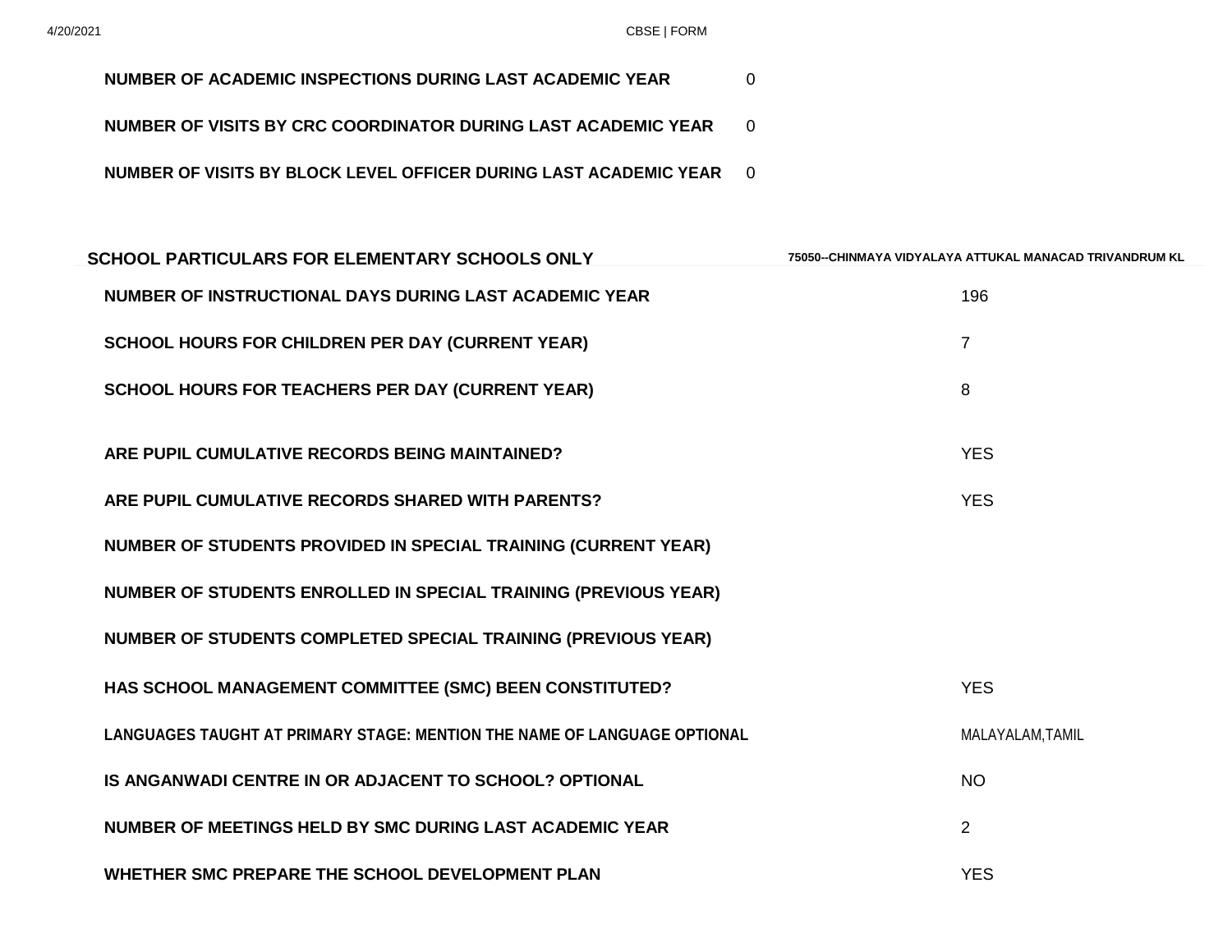# **WHETHER SEPARATE BANK ACCOUNT FOR SMC NO IF YES, PROVIDE THESE DETAILS BANK NAME** NA **ACCOUNT HOLDER'S NAME** NA **BANK ACCOUNT NUMBER IFSC CODE**

| WHEN WAS THE TEXTBOOK RECEIVED FOR CURRENT YEAR?                                        | <b>MARCH</b> |
|-----------------------------------------------------------------------------------------|--------------|
| WHETHER COMPLETE SET OF FREE TEXT BOOKS FOR TEACHERS LEARNING EQUIPMENT (TLE) RECEIVED? | <b>YES</b>   |
| WHETHER TLE RECEIVED FOR EACH GRADE?                                                    |              |
| WHETHER PLAY MATERIAL GAMES AND SPORTS MATERIAL AVAILABLE FOR EACH GRADE?               | <b>YFS</b>   |
|                                                                                         |              |

**ARE THE MAJORITY OF PUPILS TAUGHT THROUGH THEIR MOTHER TONGUE AT PRIMARY STAGE? OPTIONAL**

| SCHOOL PARTICULARS FOR SECONDARY AND HIGHER SECONDARY SCHOOLS ONLY                               | 75050--CHINMAYA VIDYALAYA ATTUKAL MANACAD TRIVANDRUM KL                      |
|--------------------------------------------------------------------------------------------------|------------------------------------------------------------------------------|
| NUMBER OF INSTRUCTIONAL DAYS DURING LAST ACADEMIC YEAR                                           | 206                                                                          |
| <b>SCHOOL HOURS FOR CHILDREN PER DAY (CURRENT YEAR)</b>                                          |                                                                              |
| <b>SCHOOL HOURS FOR TEACHERS PER DAY (CURRENT YEAR)</b>                                          | 8                                                                            |
| ARE SCHOOL MANAGEMENT COMMITTEE (SMC) AND SCHOOL MANAGEMENT DEVELOPMENT COMMITTE<br>(SMDC) SAME? | <b>YES</b>                                                                   |
|                                                                                                  |                                                                              |
| IF NO, UPLOAD DETAILS OF SMDC                                                                    | <b>VIEW (PdfHandler.aspx?</b><br>FileName=G:\cbse_app\oasis\smdc\930065.pdf) |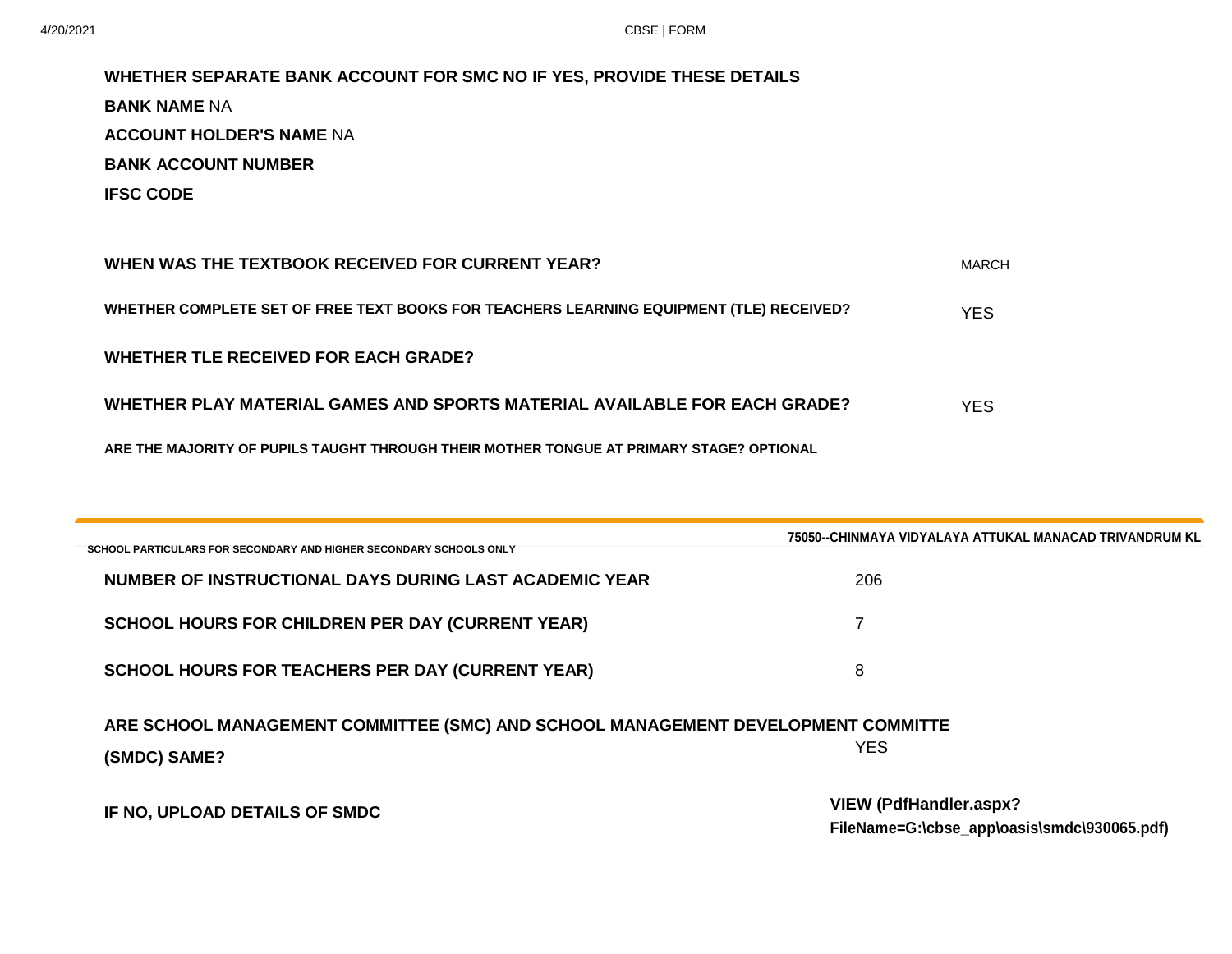### **NUMBER OF CLASSROOMS BY CONDITION GOOD CONDITION**

| IS LAND AVAILABLE FOR EXPANSION OF SCHOOL ACTIVITIES?                        |            |           |  |  |  |  |
|------------------------------------------------------------------------------|------------|-----------|--|--|--|--|
| <b>IS SEPARATE ROOM AVAILABLE FOR PRINCIPAL/HEAD TEACHER?</b>                |            |           |  |  |  |  |
| <b>IS SEPARATE ROOM AVAILABLE FOR VICE PRINCIPAL/ASSISTANT HEAD TEACHER?</b> |            |           |  |  |  |  |
| <b>IS SEPARATE ROOM AVAILABLE FOR CRAFTS/CO CURRICULAR ACTIVITIES?</b>       |            |           |  |  |  |  |
| <b>IS STAFF QUARTERS AVAILABLE?</b>                                          |            | <b>NO</b> |  |  |  |  |
| <b>IS HAND WASHING FACILITY AVAILABLE NEAR TOILET/URINALS?</b>               |            |           |  |  |  |  |
| <b>IS ELECTRICITY CONNECTION AVAILABLE?</b>                                  |            |           |  |  |  |  |
| IS AUDIO/VISUAL/PUBLIC ADDRESS SYSTEM AVAILABLE?<br><b>YES</b>               |            |           |  |  |  |  |
| <b>IS LCD PROJECTOR AVAILABLE?</b><br><b>YES</b>                             |            |           |  |  |  |  |
| <b>NUMBER OF AVAILABLE PRINTERS</b>                                          | 4          |           |  |  |  |  |
| <b>SPEED OF AVAILABLE PRINTERS</b>                                           | 20-40 PPM  |           |  |  |  |  |
| <b>NUMBER OF PHOTOCOPIERS AVAILABLE</b>                                      | $\Omega$   |           |  |  |  |  |
| <b>IS LEASE LINE AVAILABLE?</b><br><b>NO</b>                                 |            |           |  |  |  |  |
| <b>SPEED OF LEASE LINE (IF AVAILABLE)</b><br>$\Omega$                        |            |           |  |  |  |  |
| <b>IS SCANNER AVAILABLE?</b>                                                 | <b>YES</b> |           |  |  |  |  |
| <b>IS RAIN WATER HARVESTING IMPLEMENTED?</b>                                 | NO.        |           |  |  |  |  |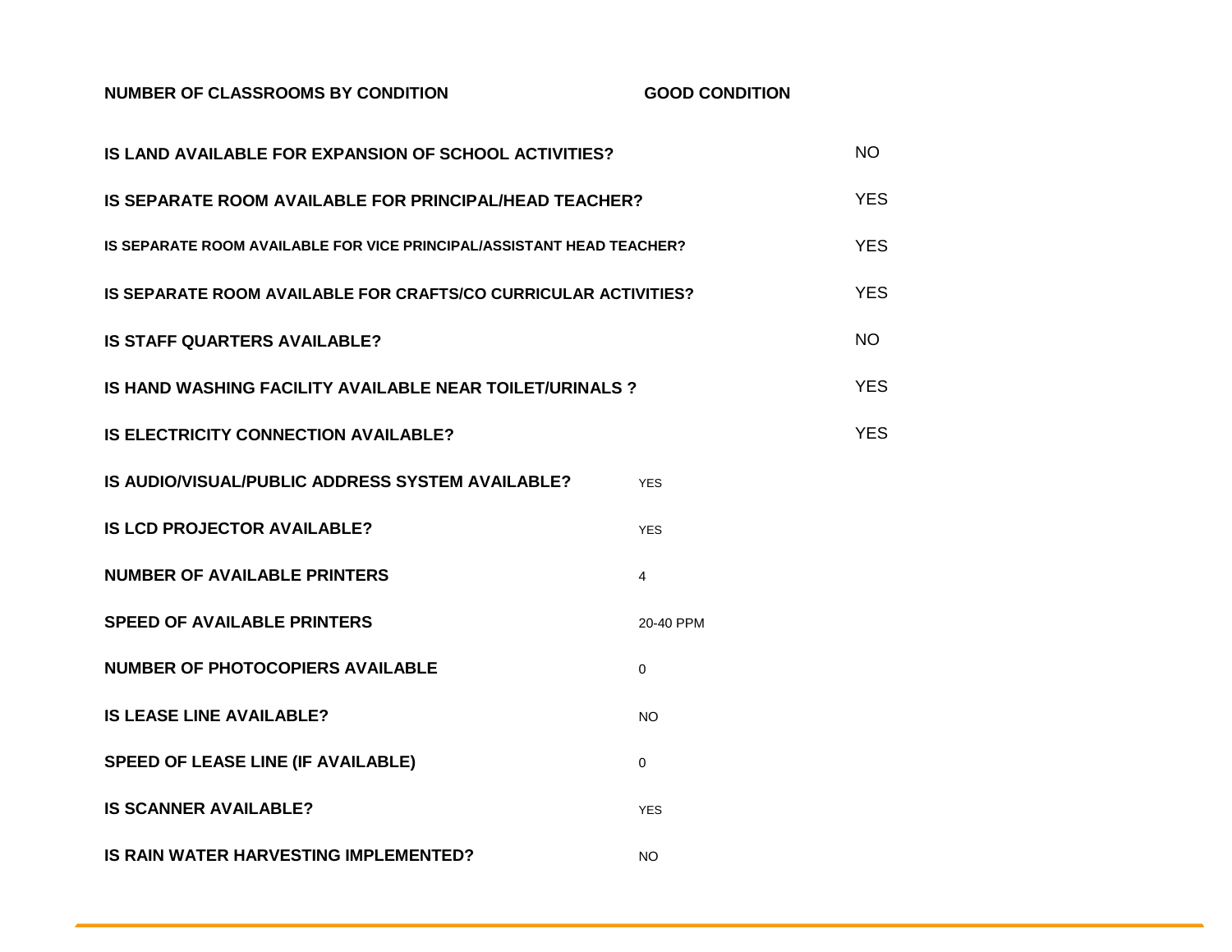## **ENROLLMENT INFORMATION 75050--CHINMAYA VIDYALAYA ATTUKAL MANACAD TRIVANDRUM KL**

## **CATEGORY WISE STUDENTS Dated : 20/04/2021**

| <b>CLASS</b>            | <b>GENERAL</b> | <b>SC</b> | <b>ST</b> | <b>OBC</b> |
|-------------------------|----------------|-----------|-----------|------------|
| <b>PRIMARY</b>          | 315            | 38        | 0         | 255        |
| <b>MIDDLE</b>           | 225            | 19        | 0         | 168        |
| <b>SECONDARY</b>        | 193            | 14        | 0         | 137        |
| <b>SENIOR SECONDARY</b> | 89             | 4         | 0         | 56         |

#### **MINORITY GROUP WISE STUDENTS**

| <b>CLASS</b>            | <b>MUSLIM</b> | <b>CHRISTIAN</b> | <b>SIKH</b> | <b>JAIN</b> | <b>OTHERS</b>    |
|-------------------------|---------------|------------------|-------------|-------------|------------------|
| <b>PRIMARY</b>          | 11            | 5                | 0           | U           | $\boldsymbol{0}$ |
| <b>MIDDLE</b>           | 11            | 4                | 0           |             | $\boldsymbol{0}$ |
| <b>SECONDARY</b>        |               | 0                | 0           | U           | 0                |
| <b>SENIOR SECONDARY</b> | 3             | 4                | 0           | U           | $\boldsymbol{0}$ |

#### **CHILDREN WITH SPECIAL NEEDS**

|   | <b>CLASS VISUAL</b><br><b>IMPAIRMENT</b> | <b>SPEECH</b><br><b>IMPAIRMENT</b> | <b>LOCOMOTIVE</b><br><b>IMPAIRMENT</b> | <b>HEARING</b><br><b>IMPAIRMENT</b> | <b>CEREBRAL</b><br><b>PALSY</b> | <b>LEARNING</b><br><b>DISABILITY</b> | <b>AUTISM</b> | <b>MULTIPLE</b><br><b>DISABILITIES</b> |
|---|------------------------------------------|------------------------------------|----------------------------------------|-------------------------------------|---------------------------------|--------------------------------------|---------------|----------------------------------------|
|   | 0                                        | 0                                  | 0                                      | 0                                   | 0                               | 0                                    | 0             | 0                                      |
|   | 0                                        | 0                                  | 0                                      | 0                                   | 0                               | 0                                    | 0             | 0                                      |
| 3 | 0                                        | 0                                  | 0                                      |                                     | 0                               | 0                                    | 0             | 0                                      |
| 4 | $\Omega$                                 | 0                                  | $\Omega$                               |                                     | 0                               | 0                                    |               | 0                                      |